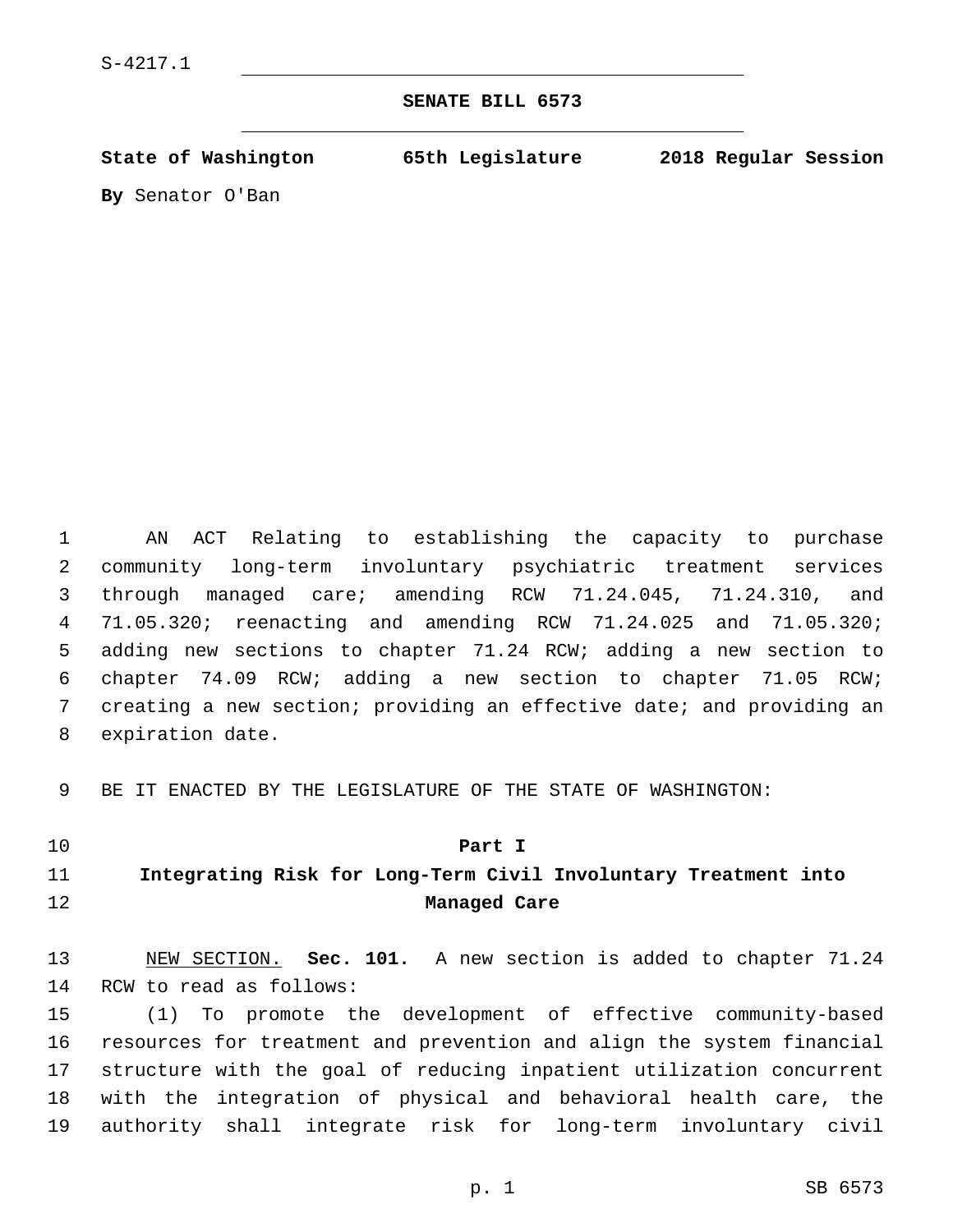treatment provided by state hospitals into managed care contracts by January 1, 2020.2

 (2) To further this end, the department must collaborate with the authority and appropriate stakeholders and consultants to develop and implement a detailed transition plan taking into account recommendations from both the "Washington Mental Health System Assessment: Final Alternative Options and Recommendations Report" submitted in December 2016, and the "Inpatient Psychiatric Care Risk Model Report" submitted in December 2017. This work shall include, but not be limited by, consideration of the following issues 11 reflected in the report recommendations:

 (a) A methodology for division of the current state hospital beds between each of the behavioral health organizations and full integration regions, considering two options: (i) A method which allocates the resources supporting state hospital bed utilization solely among behavioral health organizations and full integration regions; and (ii) a method which allocates a portion of the resources supporting state hospital bed utilization among behavioral health organizations and full integration regions, and the remainder to the state long-term care and developmental disabilities systems. The portion allocated to the state long-term care and developmental disability systems must correspond to state hospital bed utilization by patients whose primary community care needs after discharge will be funded by the state long-term care or developmental disability system, based on client history or a functional needs assessment, and include payment responsibility for the state hospital utilization by these patients;

 (b) Development of payment rates for state hospital utilization that reflect financing, safety, and accreditation needs under the new system and ensure that necessary access to state hospital beds is maintained for behavioral health organizations and full integration 32 regions;

 (c) Development of acuity-based payment rates for western and eastern state hospitals that accurately reflect case complexity;

 (d) Maximizing federal participation for treatment and preserving access to funds through the disproportionate share hospital program under either methodology described in (a) of this subsection;

38 (e) Billing and reimbursement mechanisms;

 (f) Discharge planning procedures adapted to account for 40 functional needs assessments upon admission;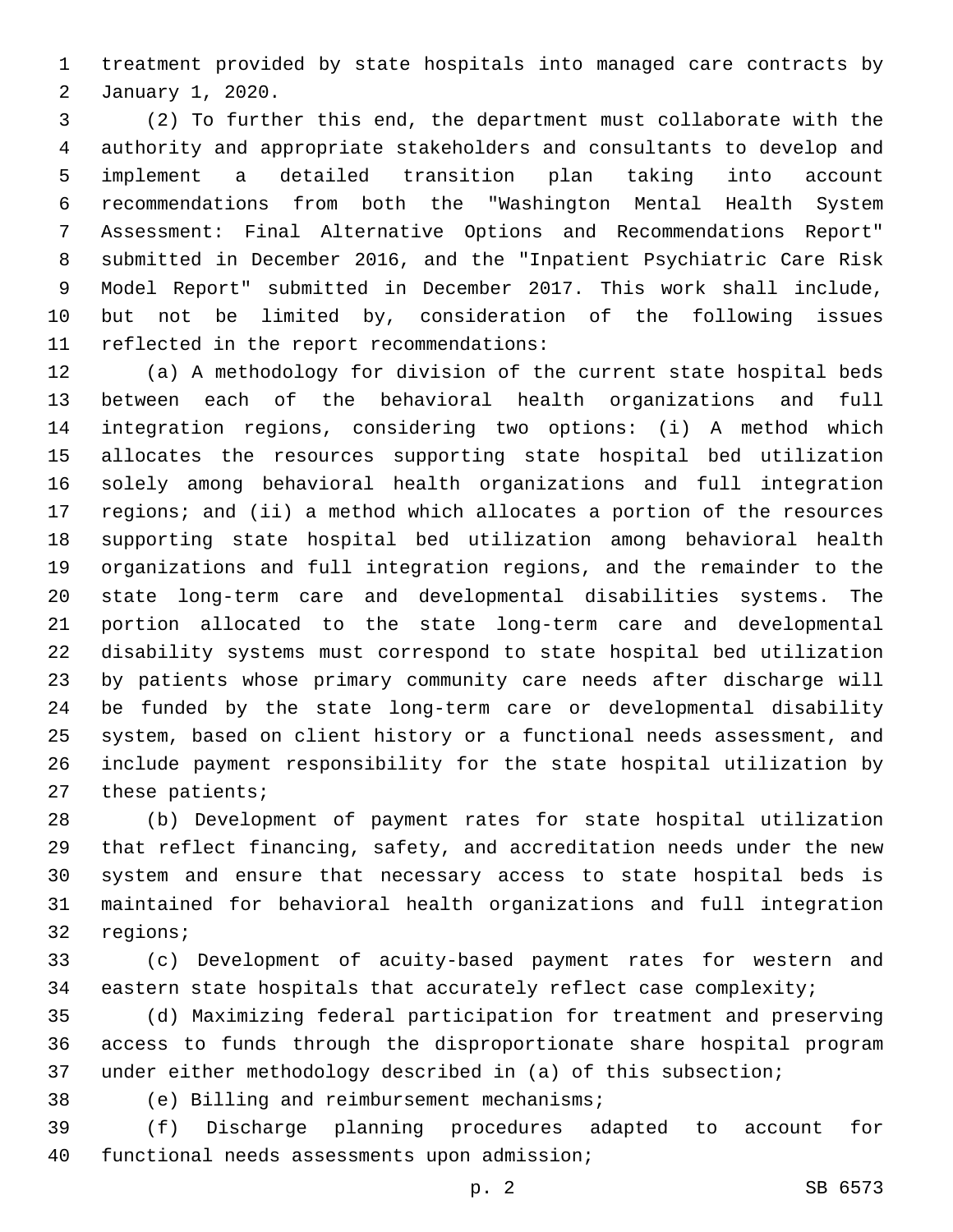(g) Identification of regional differences and challenges for implementation in different regional service areas;

 (h) A means of tracking expenditures related to successful reductions of state hospital utilization by regional service areas and means to assure that the funds necessary to safely maintain gains in utilization reduction are protected;6

 (i) Recommendations for the timing of implementation, including exploration of options for transition to full implementation through the use of smaller-scale pilots allowing for the creation of alternative placements outside the state hospitals such as step-down 11 or transitional placements;

 (j) The potential for adverse impacts on safety and a description of available methods to mitigate any risks for patients, behavioral health organizations, full integration regions, and the community;

 (k) An explanation of the benefits and disadvantages associated with the alternative methodologies described in (a) of this 17 subsection;

 (l) Updated requirements related to civil commitments that retain the integrity of the process and designated mental health professional independence while enabling behavioral health organizations and equivalent entities in full integration regions to inform the process with firsthand information about the patient and 23 thoughtful recommendations regarding care approaches; and

 (m) Recommendations for contractual performance measures and withholds for behavioral health organizations and equivalent entities 26 in full integration regions.

 (3) A preliminary draft of the transition plan must be submitted, in compliance with RCW 43.01.036, to the relevant committees of the legislature by November 15, 2018, for review by the select committee on quality improvement in state hospitals. The department must consider the input of the committee and external stakeholders before submitting a final transition plan by December 30, 2018.

 NEW SECTION. **Sec. 102.** A new section is added to chapter 74.09 34 RCW to read as follows:

 (1) By January 1, 2020, the authority must develop a psychiatric managed care capitation risk model that integrates long-term inpatient care as defined in RCW 71.24.025. This risk model must:

p. 3 SB 6573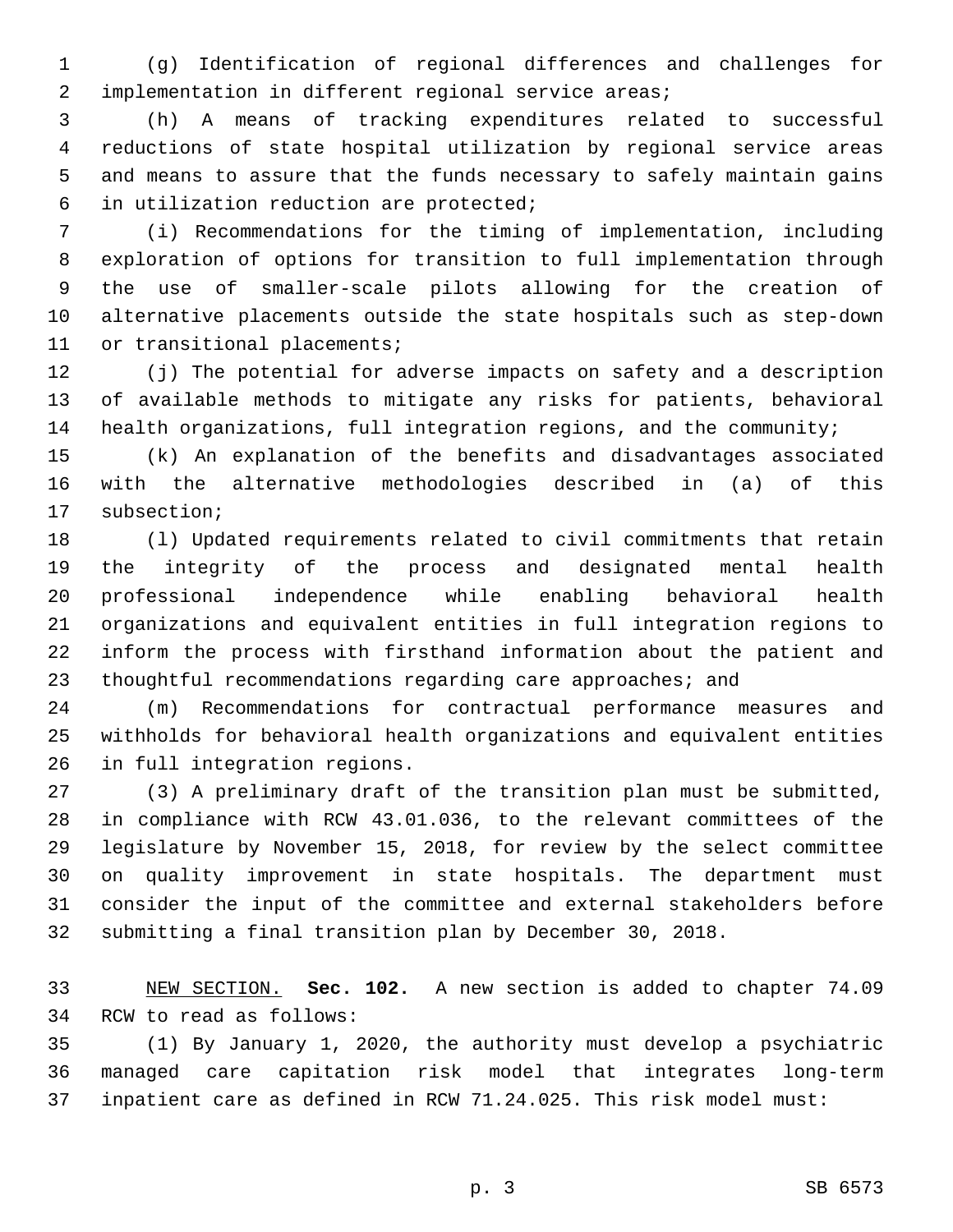(a) Include adult inpatient civil populations, including geropsychiatric patients and patients with intellectual or 3 developmental disabilities;

 (b) Apply only to new long-term inpatient care, excluding individuals currently committed to long-term inpatient care;

 (c) Exclude individuals committed under RCW 71.05.280(3) with an affirmative special finding under RCW 71.05.280(3)(b);

 (d) Include all facilities licensed or otherwise authorized to provide ninety and one hundred eighty-day civil commitment services;

 (e) Require behavioral health organizations and equivalent entities in full integration regions to compensate at a minimum based 12 on the fee-for-service per diem rates to the hospital providers;

 (f) Recognize that the community capacity building for long-term civil commitment is going to be driven by establishing higher per diem rates, expanding certification and direct capital investment in 16 facility building by the state;

 (g) Include all services currently offered to civil inpatient 18 commitments in the state hospitals;

 (h) Explore an institution for mental diseases disproportionate share hospital waiver to reduce the reliance on the institution for mental diseases disproportionate share hospital program at the state 22 hospitals;

 (i) Capitate the medicaid portion of funds but not capitate the 24 nonmedicaid portion; and

 (j) Account for the revised institution for mental diseases disproportionate share hospital claim, the reduced institution for mental diseases disproportionate share hospital limit, and the expected diversion of civil patients away from state hospitals.

 (2) A final draft of the risk model must be submitted, in compliance with RCW 43.01.036, to the relevant committees of the 31 legislature by November 15, 2019.

 (3) The authority shall consider, develop, and request legislation extending institution for mental diseases disproportionate share hospital payments to nonstate hospitals as an option to maximize any reductions brought on by changes in the forensic to civil patient ratio for the state hospital population.

 **Sec. 103.** RCW 71.24.045 and 2016 sp.s. c 29 s 421 are each 38 amended to read as follows:

39 The behavioral health organization shall: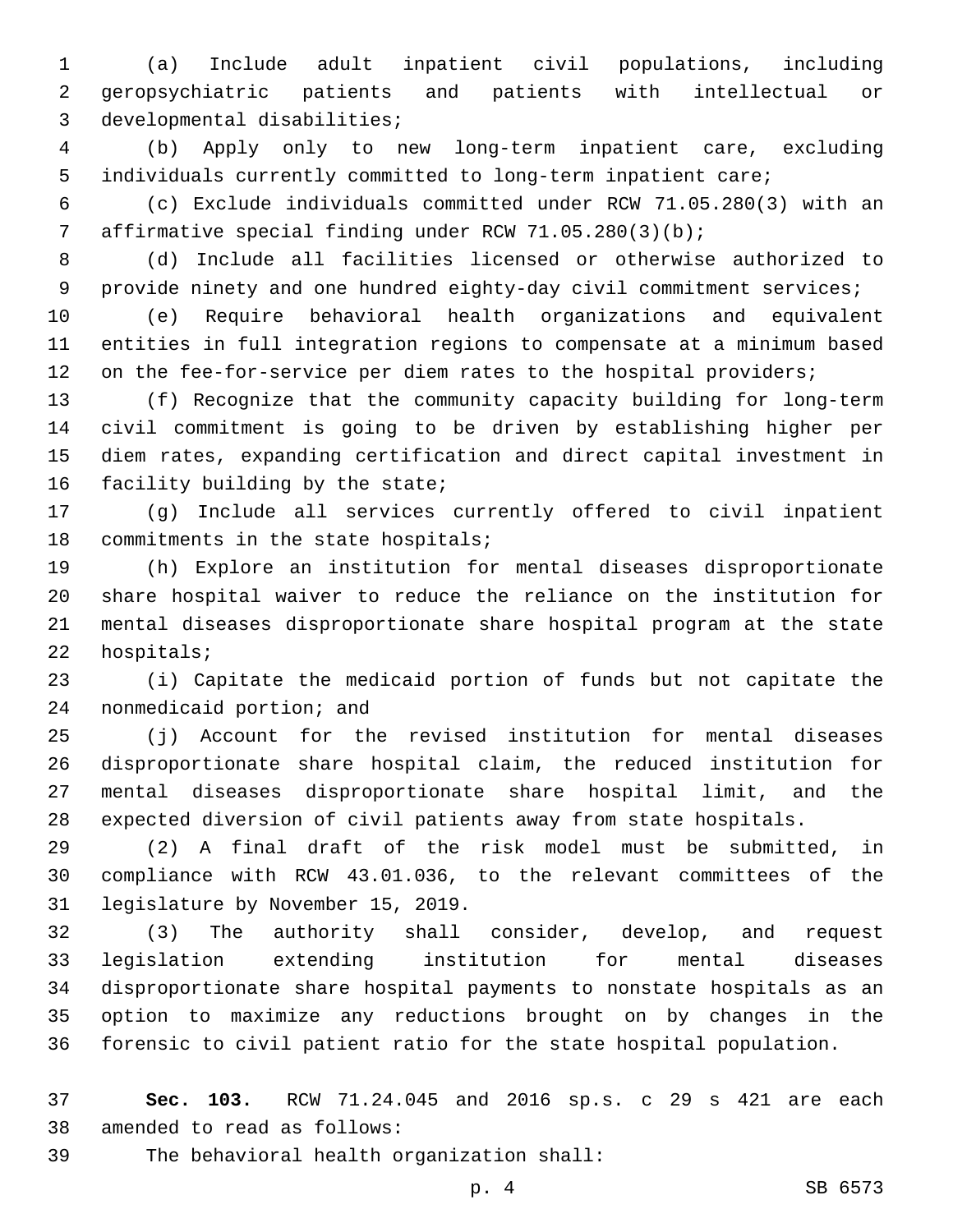(1) Contract as needed with licensed service providers. The behavioral health organization may, in the absence of a licensed service provider entity, become a licensed service provider entity pursuant to minimum standards required for licensing by the department for the purpose of providing services not available from 6 licensed service providers;

 (2) Operate as a licensed service provider if it deems that doing so is more efficient and cost effective than contracting for services. When doing so, the behavioral health organization shall comply with rules promulgated by the secretary that shall provide measurements to determine when a behavioral health organization provided service is more efficient and cost effective;

 (3) Monitor and perform biennial fiscal audits of licensed service providers who have contracted with the behavioral health organization to provide services required by this chapter. The monitoring and audits shall be performed by means of a formal process which insures that the licensed service providers and professionals 18 designated in this subsection meet the terms of their contracts;

 (4) Establish reasonable limitations on administrative costs for agencies that contract with the behavioral health organization;

 (5) Assure that the special needs of minorities, older adults, individuals with disabilities, children, and low-income persons are met within the priorities established in this chapter;

 (6) Maintain patient tracking information in a central location as required for resource management services and the department's 26 information system;

 (7) Collaborate to ensure that policies do not result in an adverse shift of persons with mental illness into state and local 29 correctional facilities;

 (8) Work with the department to expedite the enrollment or reenrollment of eligible persons leaving state or local correctional 32 facilities and institutions for mental diseases;

 (9) Work closely with the designated crisis responder to maximize appropriate placement of persons into community services; and

 (10) Have representation on the hospital clinical discharge planning team to ensure coordinated services occur for individuals who have received services through the community mental health system and who become patients at a state psychiatric hospital, and to ensure they are transitioned into the community in accordance with mutually agreed upon discharge plans and upon determination by the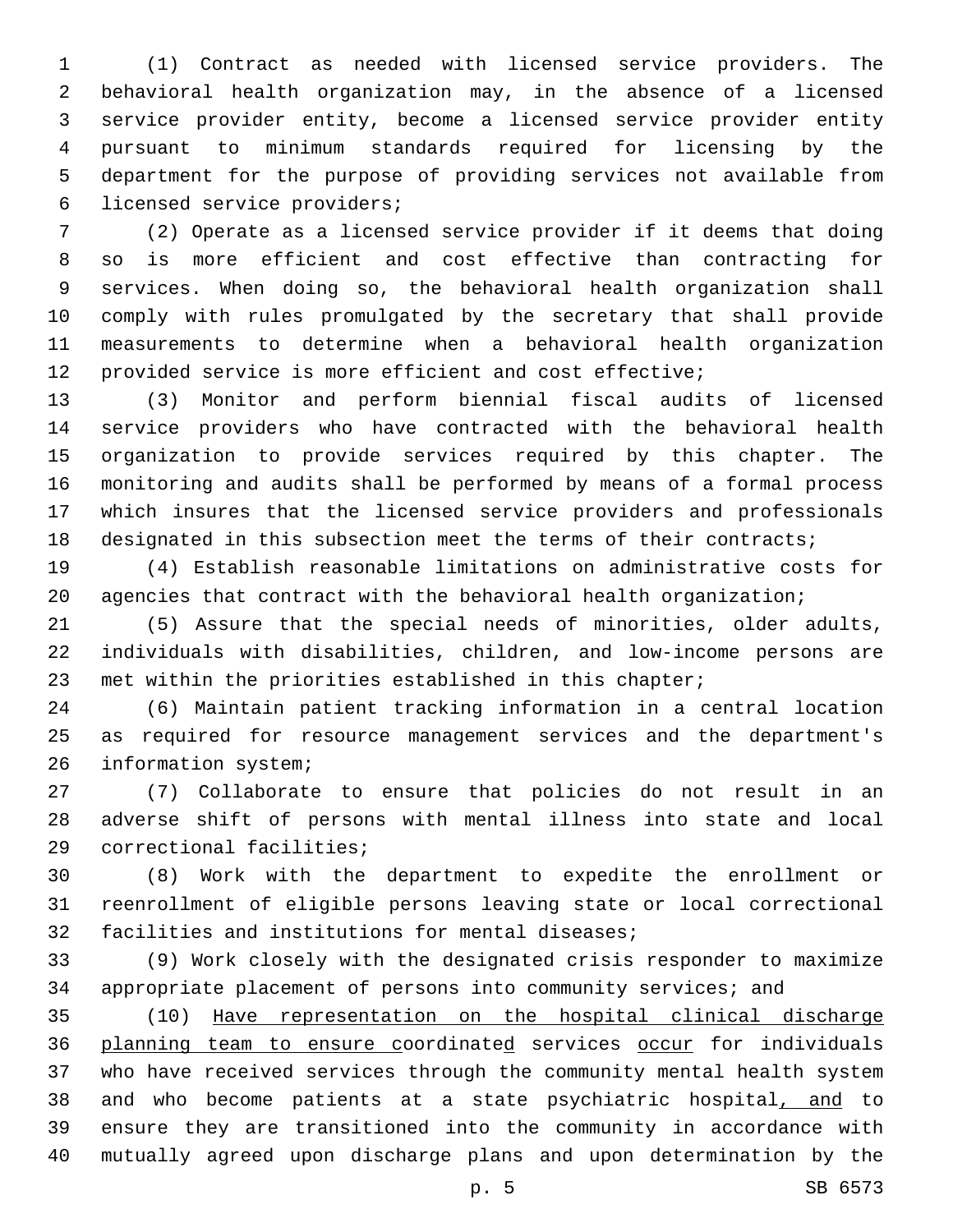medical director of the state psychiatric hospital that they no 2 longer need intensive inpatient care.

 **Sec. 104.** RCW 71.24.025 and 2016 sp.s. c 29 s 502 are each reenacted and amended to read as follows:4

 Unless the context clearly requires otherwise, the definitions in 6 this section apply throughout this chapter.

 (1) "Acutely mentally ill" means a condition which is limited to 8 a short-term severe crisis episode of:

 (a) A mental disorder as defined in RCW 71.05.020 or, in the case 10 of a child, as defined in RCW 71.34.020;

 (b) Being gravely disabled as defined in RCW 71.05.020 or, in the case of a child, a gravely disabled minor as defined in RCW 13 71.34.020; or

 (c) Presenting a likelihood of serious harm as defined in RCW 71.05.020 or, in the case of a child, as defined in RCW 71.34.020.

 (2) "Alcoholism" means a disease, characterized by a dependency on alcoholic beverages, loss of control over the amount and circumstances of use, symptoms of tolerance, physiological or psychological withdrawal, or both, if use is reduced or discontinued, and impairment of health or disruption of social or economic 21 functioning.

 (3) "Approved substance use disorder treatment program" means a program for persons with a substance use disorder provided by a treatment program certified by the department of social and health services as meeting standards adopted under this chapter.

 (4) "Available resources" means funds appropriated for the purpose of providing community mental health programs, federal funds, except those provided according to Title XIX of the Social Security Act, and state funds appropriated under this chapter or chapter 71.05 RCW by the legislature during any biennium for the purpose of providing residential services, resource management services, community support services, and other mental health services. This does not include funds appropriated for the purpose of operating and 34 administering the state psychiatric hospitals.

 (5) "Behavioral health organization" means any county authority or group of county authorities or other entity recognized by the 37 secretary in contract in a defined region.

 (6) "Behavioral health program" means all expenditures, services, activities, or programs, including reasonable administration and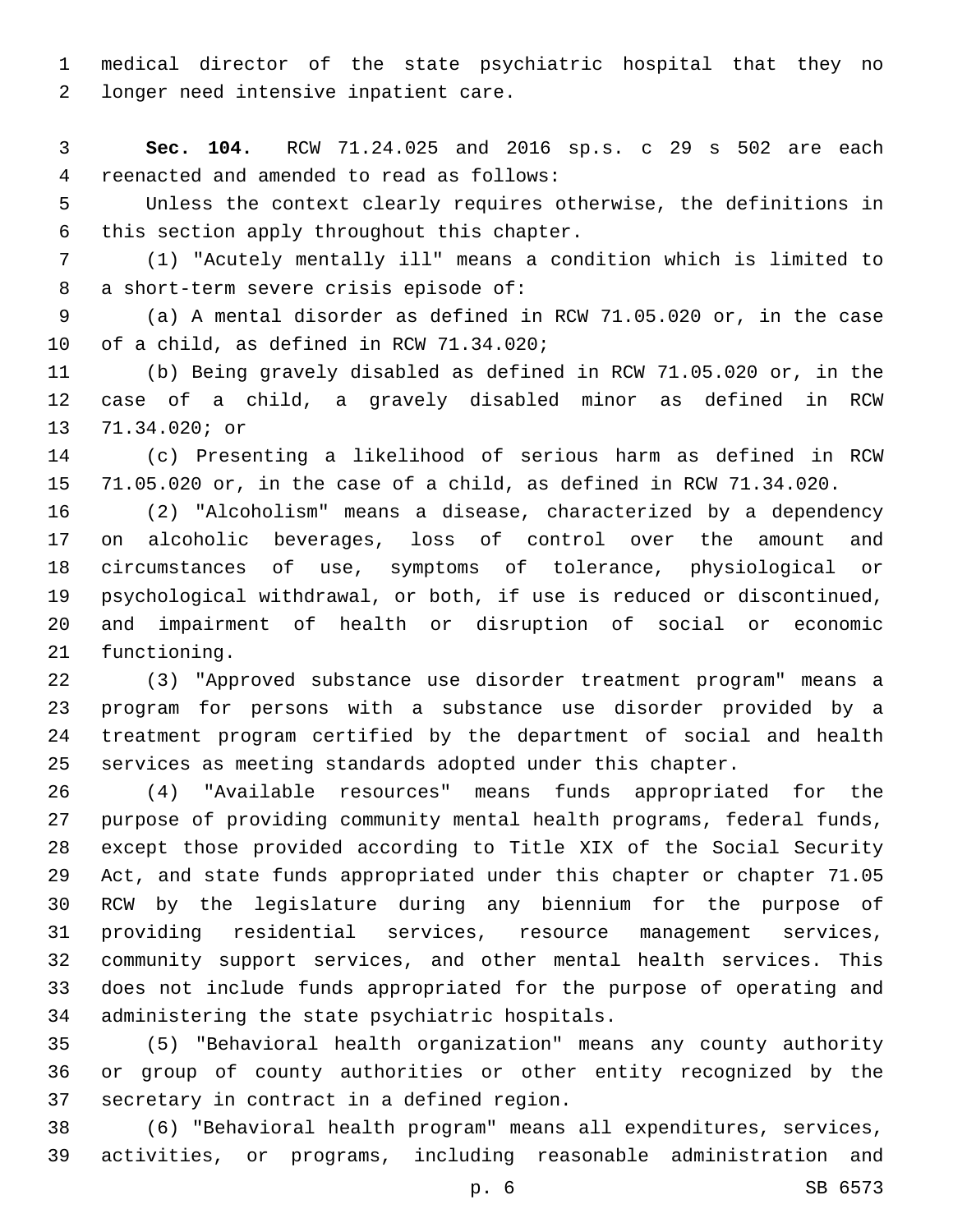overhead, designed and conducted to prevent or treat chemical 2 dependency and mental illness.

 (7) "Behavioral health services" means mental health services as described in this chapter and chapter 71.36 RCW and substance use disorder treatment services as described in this chapter.

(8) "Child" means a person under the age of eighteen years.

 (9) "Chronically mentally ill adult" or "adult who is chronically mentally ill" means an adult who has a mental disorder and meets at 9 least one of the following criteria:

 (a) Has undergone two or more episodes of hospital care for a mental disorder within the preceding two years; or

 (b) Has experienced a continuous psychiatric hospitalization or residential treatment exceeding six months' duration within the 14 preceding year; or

 (c) Has been unable to engage in any substantial gainful activity by reason of any mental disorder which has lasted for a continuous period of not less than twelve months. "Substantial gainful activity" shall be defined by the department by rule consistent with Public Law 19 92-603, as amended.

 (10) "Clubhouse" means a community-based program that provides rehabilitation services and is certified by the department of social 22 and health services.

 (11) "Community mental health service delivery system" means public, private, or tribal agencies that provide services specifically to persons with mental disorders as defined under RCW 71.05.020 and receive funding from public sources.

 (12) "Community support services" means services authorized, planned, and coordinated through resource management services including, at a minimum, assessment, diagnosis, emergency crisis intervention available twenty-four hours, seven days a week, prescreening determinations for persons who are mentally ill being considered for placement in nursing homes as required by federal law, screening for patients being considered for admission to residential services, diagnosis and treatment for children who are acutely mentally ill or severely emotionally disturbed discovered under screening through the federal Title XIX early and periodic screening, diagnosis, and treatment program, investigation, legal, and other nonresidential services under chapter 71.05 RCW, case management services, psychiatric treatment including medication supervision, counseling, psychotherapy, assuring transfer of relevant patient

p. 7 SB 6573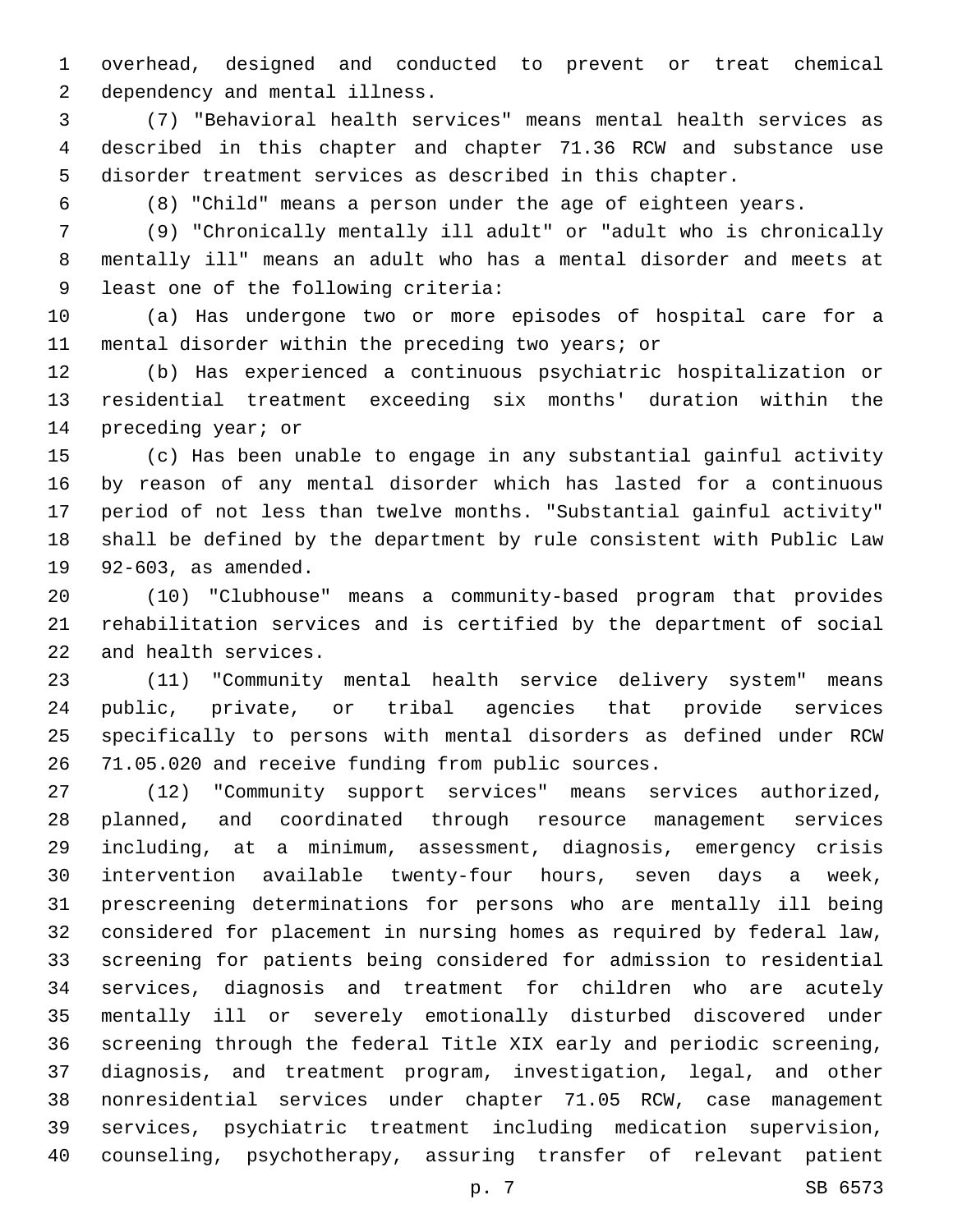information between service providers, recovery services, and other services determined by behavioral health organizations.

 (13) "Consensus-based" means a program or practice that has general support among treatment providers and experts, based on experience or professional literature, and may have anecdotal or case study support, or that is agreed but not possible to perform studies 7 with random assignment and controlled groups.

 (14) "County authority" means the board of county commissioners, county council, or county executive having authority to establish a community mental health program, or two or more of the county authorities specified in this subsection which have entered into an agreement to provide a community mental health program.

 (15) "Department" means the department of social and health 14 services.

 (16) "Designated crisis responder" means a mental health professional designated by the county or other authority authorized in rule to perform the duties specified in this chapter.

 (17) "Drug addiction" means a disease characterized by a dependency on psychoactive chemicals, loss of control over the amount and circumstances of use, symptoms of tolerance, physiological or psychological withdrawal, or both, if use is reduced or discontinued, and impairment of health or disruption of social or economic 23 functioning.

 (18) "Early adopter" means a regional service area for which all of the county authorities have requested that the department and the health care authority jointly purchase medical and behavioral health services through a managed care health system as defined under RCW 71.24.380(6).28

 (19) "Emerging best practice" or "promising practice" means a program or practice that, based on statistical analyses or a well established theory of change, shows potential for meeting the evidence-based or research-based criteria, which may include the use of a program that is evidence-based for outcomes other than those 34 listed in subsection (20) of this section.

 (20) "Evidence-based" means a program or practice that has been tested in heterogeneous or intended populations with multiple randomized, or statistically controlled evaluations, or both; or one large multiple site randomized, or statistically controlled evaluation, or both, where the weight of the evidence from a systemic review demonstrates sustained improvements in at least one outcome.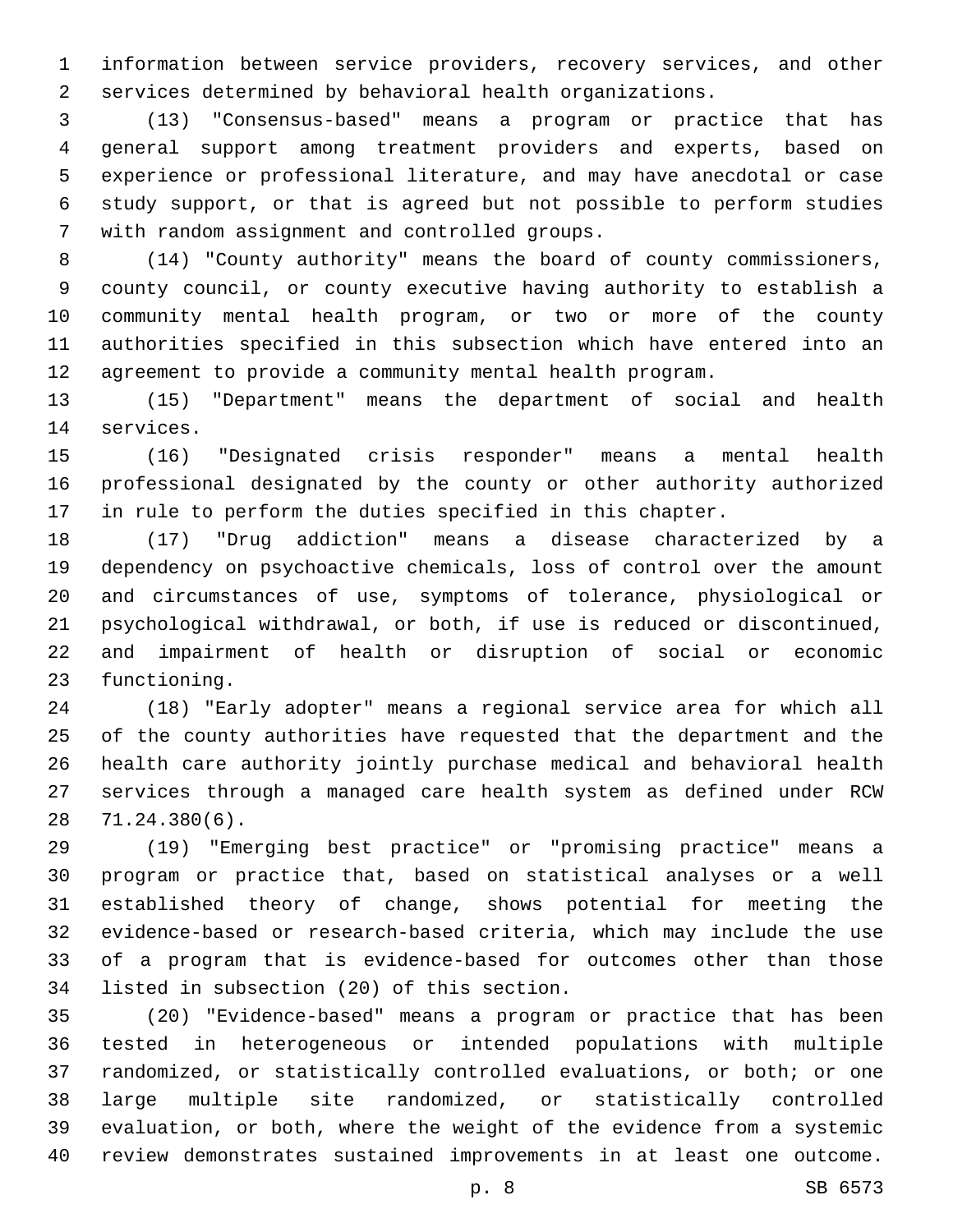"Evidence-based" also means a program or practice that can be implemented with a set of procedures to allow successful replication in Washington and, when possible, is determined to be costbeneficial.4

 (21) "Licensed physician" means a person licensed to practice medicine or osteopathic medicine and surgery in the state of 7 Washington.

 (22) "Licensed service provider" means an entity licensed according to this chapter or chapter 71.05 RCW or an entity deemed to meet state minimum standards as a result of accreditation by a recognized behavioral health accrediting body recognized and having a current agreement with the department, or tribal attestation that meets state minimum standards, or persons licensed under chapter 18.57, 18.57A, 18.71, 18.71A, 18.83, or 18.79 RCW, as it applies to registered nurses and advanced registered nurse practitioners.

 (23) "Long-term inpatient care" means inpatient services for persons committed for, or voluntarily receiving intensive treatment for, periods of ninety days or greater under chapter 71.05 RCW. "Long-term inpatient care" as used in this chapter does not include: (a) Services for individuals committed under chapter 71.05 RCW who are receiving services pursuant to a conditional release or a court- ordered less restrictive alternative to detention; or (b) services for individuals voluntarily receiving less restrictive alternative 24 treatment on the grounds of the state hospital.

 (24) "Mental health services" means all services provided by behavioral health organizations and other services provided by the 27 state for persons who are mentally ill.

 (25) Mental health "treatment records" include registration and all other records concerning persons who are receiving or who at any time have received services for mental illness, which are maintained by the department, by behavioral health organizations and their staffs, and by treatment facilities. Treatment records do not include notes or records maintained for personal use by a person providing treatment services for the department, behavioral health organizations, or a treatment facility if the notes or records are 36 not available to others.

 (26) "Mentally ill persons," "persons who are mentally ill," and "the mentally ill" mean persons and conditions defined in subsections (1), (9), (34), and (35) of this section.39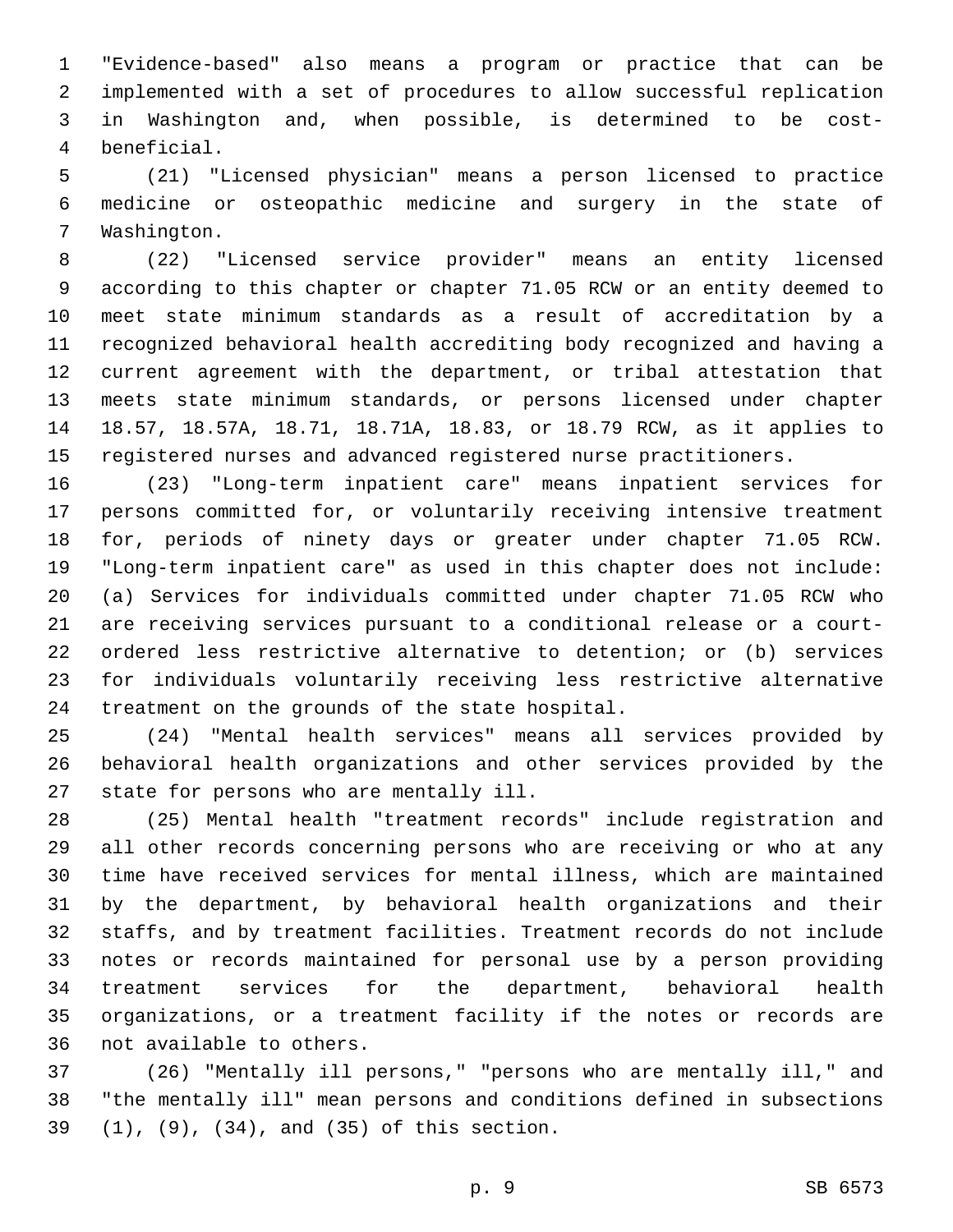(27) "Recovery" means the process in which people are able to live, work, learn, and participate fully in their communities.

 (28) "Registration records" include all the records of the department, behavioral health organizations, treatment facilities, and other persons providing services to the department, county departments, or facilities which identify persons who are receiving or who at any time have received services for mental illness.

 (29) "Research-based" means a program or practice that has been tested with a single randomized, or statistically controlled evaluation, or both, demonstrating sustained desirable outcomes; or where the weight of the evidence from a systemic review supports sustained outcomes as described in subsection (20) of this section but does not meet the full criteria for evidence-based.

 (30) "Residential services" means a complete range of residences and supports authorized by resource management services and which may involve a facility, a distinct part thereof, or services which support community living, for persons who are acutely mentally ill, adults who are chronically mentally ill, children who are severely emotionally disturbed, or adults who are seriously disturbed and determined by the behavioral health organization to be at risk of becoming acutely or chronically mentally ill. The services shall include at least evaluation and treatment services as defined in chapter 71.05 RCW, acute crisis respite care, long-term adaptive and rehabilitative care, and supervised and supported living services, and shall also include any residential services developed to service persons who are mentally ill in nursing homes, assisted living facilities, and adult family homes, and may include outpatient services provided as an element in a package of services in a supported housing model. Residential services for children in out-of- home placements related to their mental disorder shall not include the costs of food and shelter, except for children's long-term residential facilities existing prior to January 1, 1991.

 (31) "Resilience" means the personal and community qualities that enable individuals to rebound from adversity, trauma, tragedy, threats, or other stresses, and to live productive lives.

 (32) "Resource management services" mean the planning, coordination, and authorization of residential services and community support services administered pursuant to an individual service plan for: (a) Adults and children who are acutely mentally ill; (b) adults who are chronically mentally ill; (c) children who are severely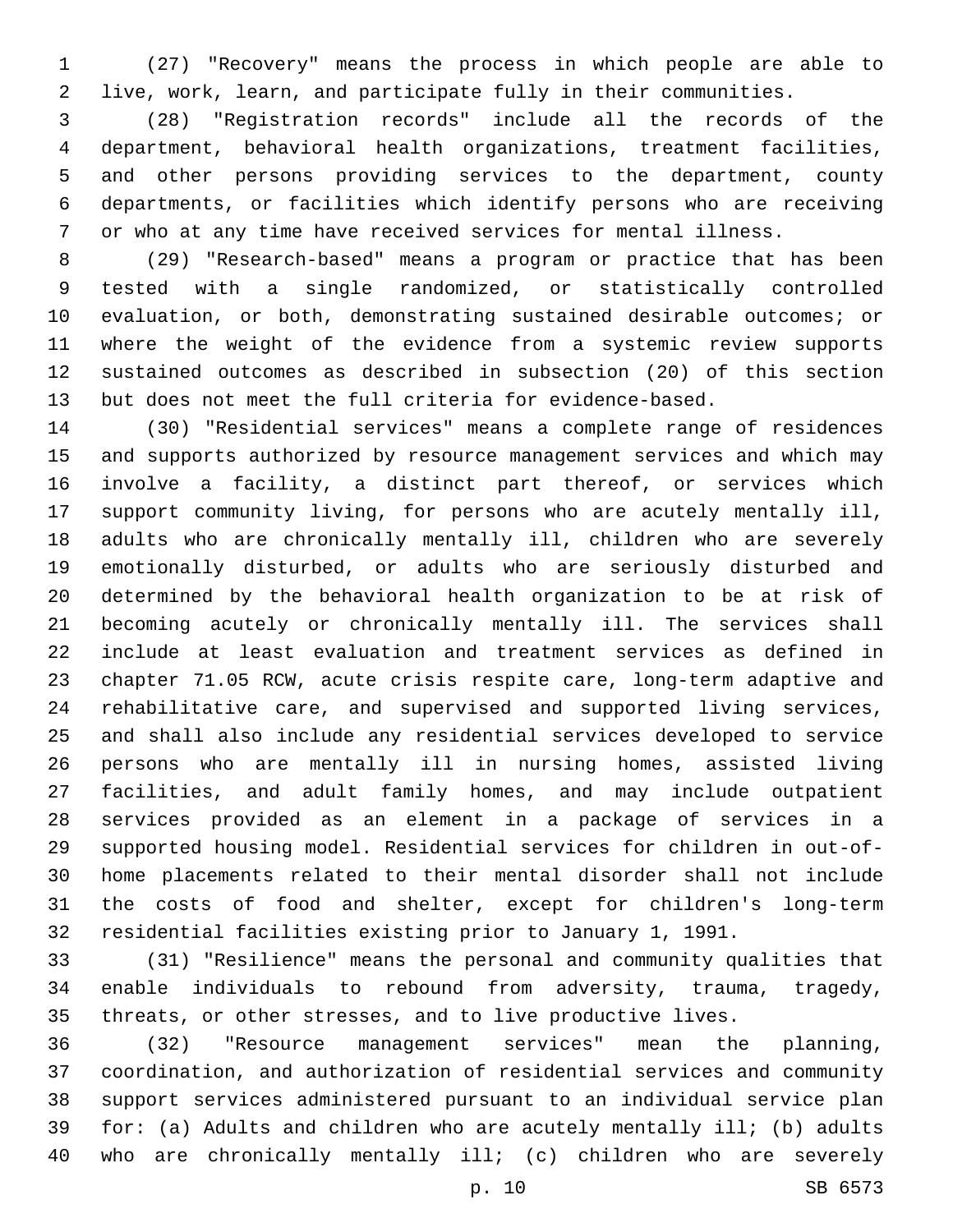emotionally disturbed; or (d) adults who are seriously disturbed and determined solely by a behavioral health organization to be at risk of becoming acutely or chronically mentally ill. Such planning, coordination, and authorization shall include mental health screening for children eligible under the federal Title XIX early and periodic screening, diagnosis, and treatment program. Resource management services include seven day a week, twenty-four hour a day availability of information regarding enrollment of adults and children who are mentally ill in services and their individual service plan to designated crisis responders, evaluation and treatment facilities, and others as determined by the behavioral 12 health organization.

 (33) "Secretary" means the secretary of social and health 14 services.

(34) "Seriously disturbed person" means a person who:

 (a) Is gravely disabled or presents a likelihood of serious harm to himself or herself or others, or to the property of others, as a result of a mental disorder as defined in chapter 71.05 RCW;

 (b) Has been on conditional release status, or under a less restrictive alternative order, at some time during the preceding two years from an evaluation and treatment facility or a state mental 22 health hospital;

 (c) Has a mental disorder which causes major impairment in 24 several areas of daily living;

(d) Exhibits suicidal preoccupation or attempts; or

 (e) Is a child diagnosed by a mental health professional, as defined in chapter 71.34 RCW, as experiencing a mental disorder which is clearly interfering with the child's functioning in family or school or with peers or is clearly interfering with the child's 30 personality development and learning.

 (35) "Severely emotionally disturbed child" or "child who is severely emotionally disturbed" means a child who has been determined by the behavioral health organization to be experiencing a mental disorder as defined in chapter 71.34 RCW, including those mental disorders that result in a behavioral or conduct disorder, that is clearly interfering with the child's functioning in family or school or with peers and who meets at least one of the following criteria:

 (a) Has undergone inpatient treatment or placement outside of the home related to a mental disorder within the last two years;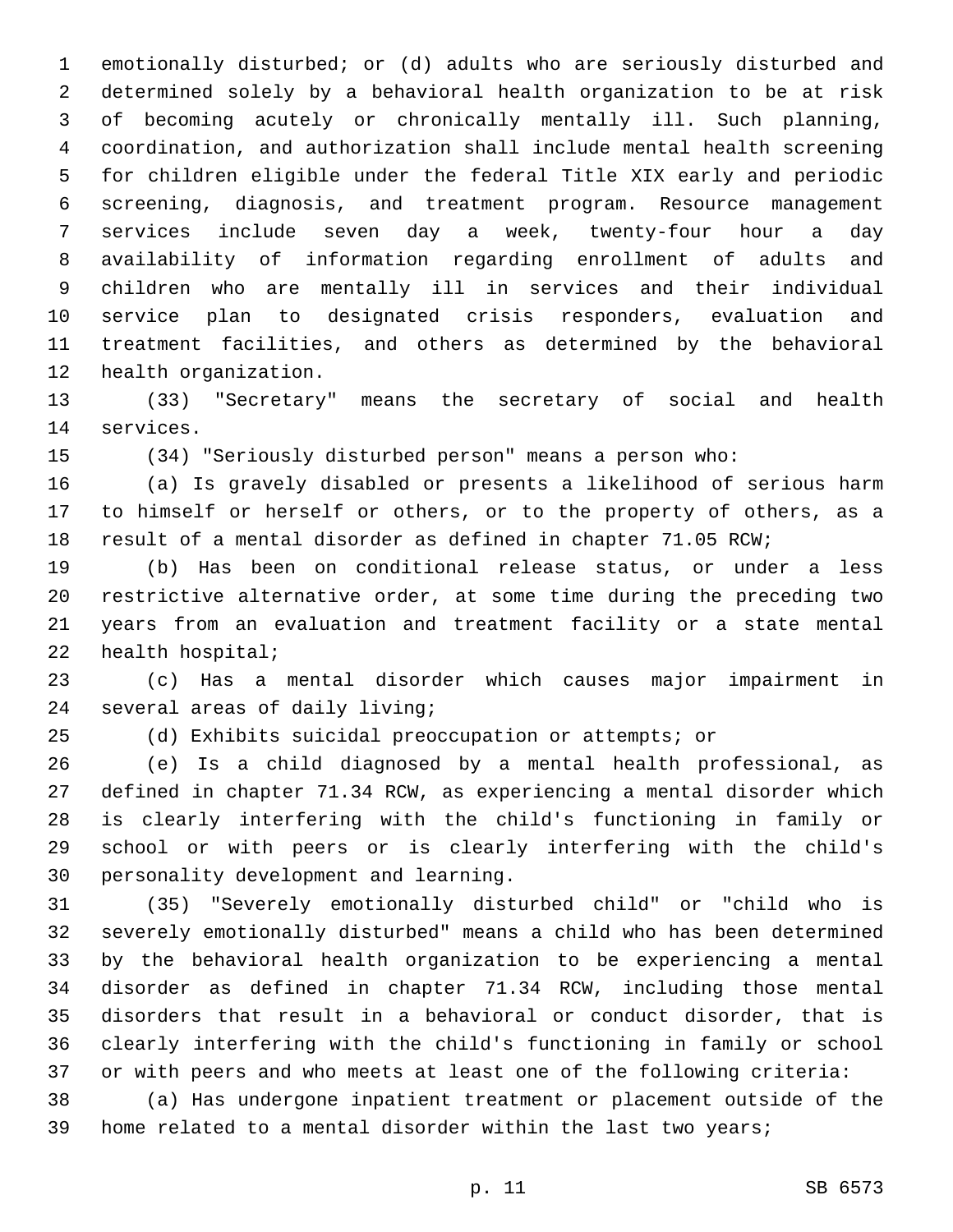- (b) Has undergone involuntary treatment under chapter 71.34 RCW 2 within the last two years;
- (c) Is currently served by at least one of the following child- serving systems: Juvenile justice, child-protection/welfare, special 5 education, or developmental disabilities;
- 

(d) Is at risk of escalating maladjustment due to:

 (i) Chronic family dysfunction involving a caretaker who is 8 mentally ill or inadequate;

9 (ii) Changes in custodial adult;

 (iii) Going to, residing in, or returning from any placement outside of the home, for example, psychiatric hospital, short-term inpatient, residential treatment, group or foster home, or a 13 correctional facility;

(iv) Subject to repeated physical abuse or neglect;

15 (v) Drug or alcohol abuse; or

16 (vi) Homelessness.

 (36) "State minimum standards" means minimum requirements established by rules adopted by the secretary and necessary to implement this chapter for: (a) Delivery of mental health services; (b) licensed service providers for the provision of mental health services; (c) residential services; and (d) community support 22 services and resource management services.

 (37) "Substance use disorder" means a cluster of cognitive, behavioral, and physiological symptoms indicating that an individual continues using the substance despite significant substance-related problems. The diagnosis of a substance use disorder is based on a pathological pattern of behaviors related to the use of the 28 substances.

 (38) "Tribal authority," for the purposes of this section and RCW 71.24.300 only, means: The federally recognized Indian tribes and the major Indian organizations recognized by the secretary insofar as these organizations do not have a financial relationship with any behavioral health organization that would present a conflict of 34 interest.

 (39) "Authority" means the Washington state health care authority.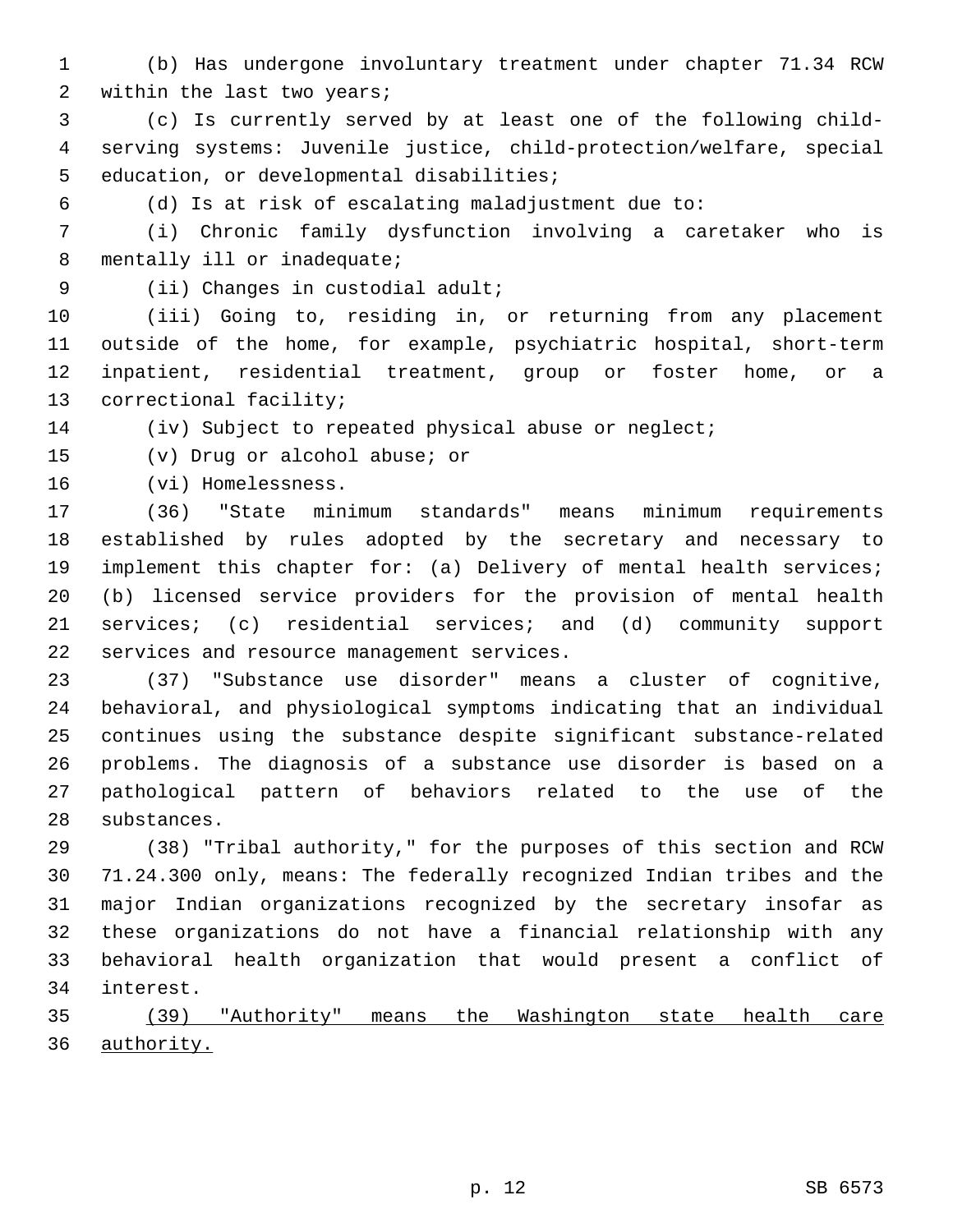**Part II**

## **Development of Community Long-Term Involuntary Treatment Capacity**

 NEW SECTION. **Sec. 201.** A new section is added to chapter 71.24 4 RCW to read as follows:

 (1) The state intends to develop new capacity for delivery of long-term treatment in the community in diverse regions of the state prior to the effective date of the integration of risk for long-term involuntary treatment into managed care, and to study the cost and outcomes associated with treatment in community facilities. In furtherance of this goal, the department shall purchase a portion of the state's long-term treatment capacity allocated to behavioral health organizations under RCW 71.24.310 in willing community facilities capable of providing alternatives to treatment in a state hospital. The state shall increase its purchasing of long-term involuntary treatment capacity in the community over time.

16 (2) The department shall:

 (a) Work with willing community hospitals licensed under chapters 70.41 and 71.12 RCW and evaluation and treatment facilities certified under chapter 71.05 RCW to assess their capacity to become certified to provide long-term mental health placements and to meet the 21 requirements of this chapter; and

 (b) Enter into contracts and payment arrangements with such hospitals and evaluation and treatment facilities choosing to provide long-term mental health placements, to the extent that willing certified facilities are available. Nothing in this chapter requires any community hospital or evaluation and treatment facility to be certified to provide long-term mental health placements.

 (3) The department must establish rules for the certification of facilities interested in providing care under this section.

 (4) Contracts developed by the department to implement this section must be constructed to allow the department to obtain complete identification information and admission and discharge dates for patients served under this authority. Prior to requesting identification information and admission and discharge dates or reports from certified facilities, the department must determine that this information cannot be identified or obtained from existing data sources available to state agencies. In addition, until January 1, 2023, facilities certified by the department to provide community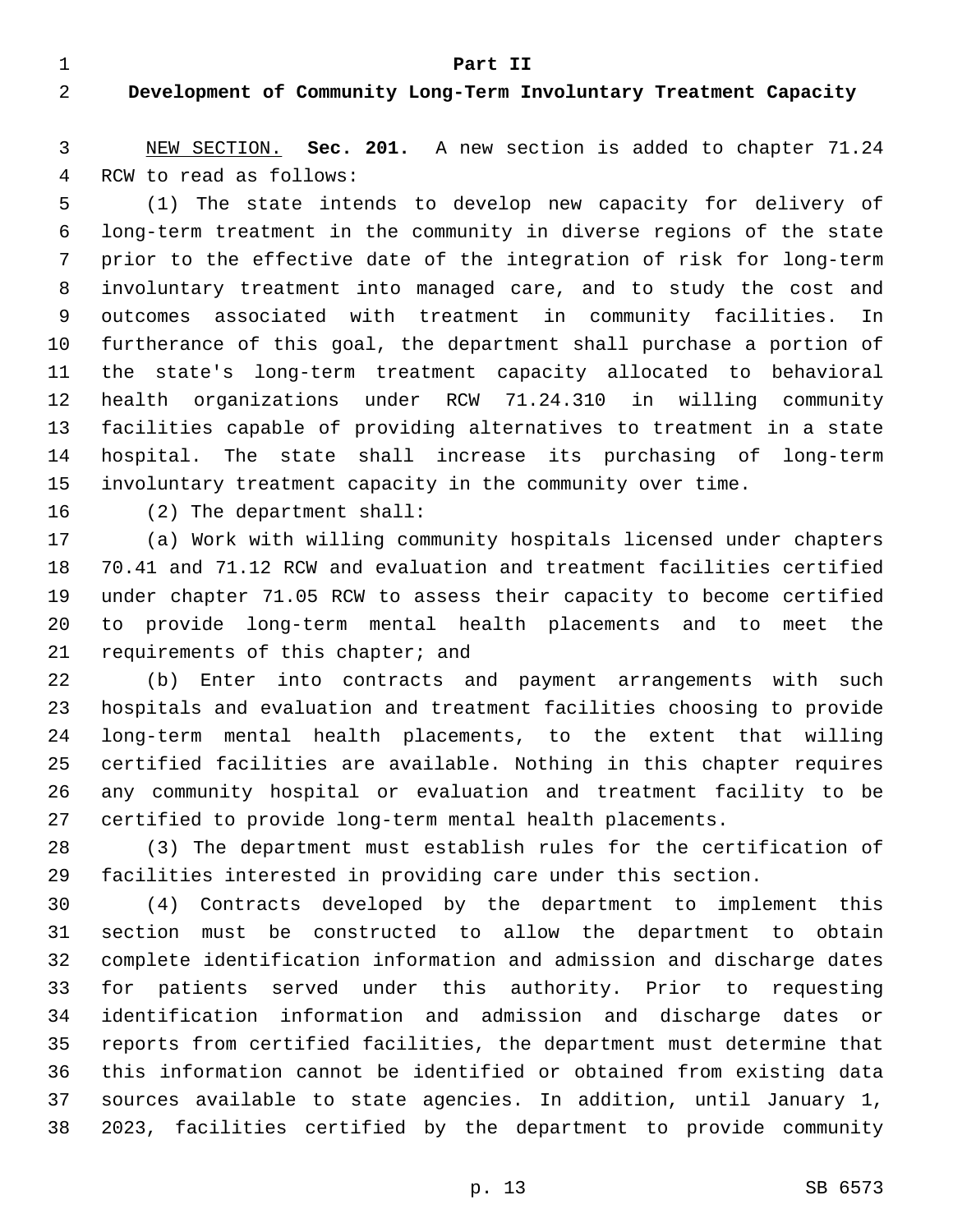long-term involuntary treatment to adults shall report to the 2 department:

 (a) All instances where a patient on a ninety or one hundred eighty-day involuntary commitment order experiences an adverse event required to be reported to the department of health pursuant to chapter 70.56 RCW; and6

 (b) All hospital-based inpatient psychiatric service core measures reported to the joint commission or other accrediting body occurring from psychiatric departments, in the format in which the 10 report was made to the joint commission.

 **Sec. 202.** RCW 71.24.310 and 2017 c 222 s 1 are each amended to 12 read as follows:

 The legislature finds that administration of chapter 71.05 RCW and this chapter can be most efficiently and effectively implemented as part of the behavioral health organization defined in RCW 71.24.025. For this reason, the legislature intends that the department and the behavioral health organizations shall work together to implement chapter 71.05 RCW as follows:

 (1) By June 1, 2006, behavioral health organizations shall recommend to the department the number of state hospital beds that should be allocated for use by each behavioral health organization. The statewide total allocation shall not exceed the number of state hospital beds offering long-term inpatient care, as defined in this chapter, for which funding is provided in the biennial appropriations 25 act.

 (2) If there is consensus among the behavioral health organizations regarding the number of state hospital beds that should be allocated for use by each behavioral health organization, the department shall contract with each behavioral health organization 30 accordingly.

 (3) If there is not consensus among the behavioral health organizations regarding the number of beds that should be allocated for use by each behavioral health organization, the department shall establish by emergency rule the number of state hospital beds that are available for use by each behavioral health organization. The emergency rule shall be effective September 1, 2006. The primary factor used in the allocation shall be the estimated number of adults with acute and chronic mental illness in each behavioral health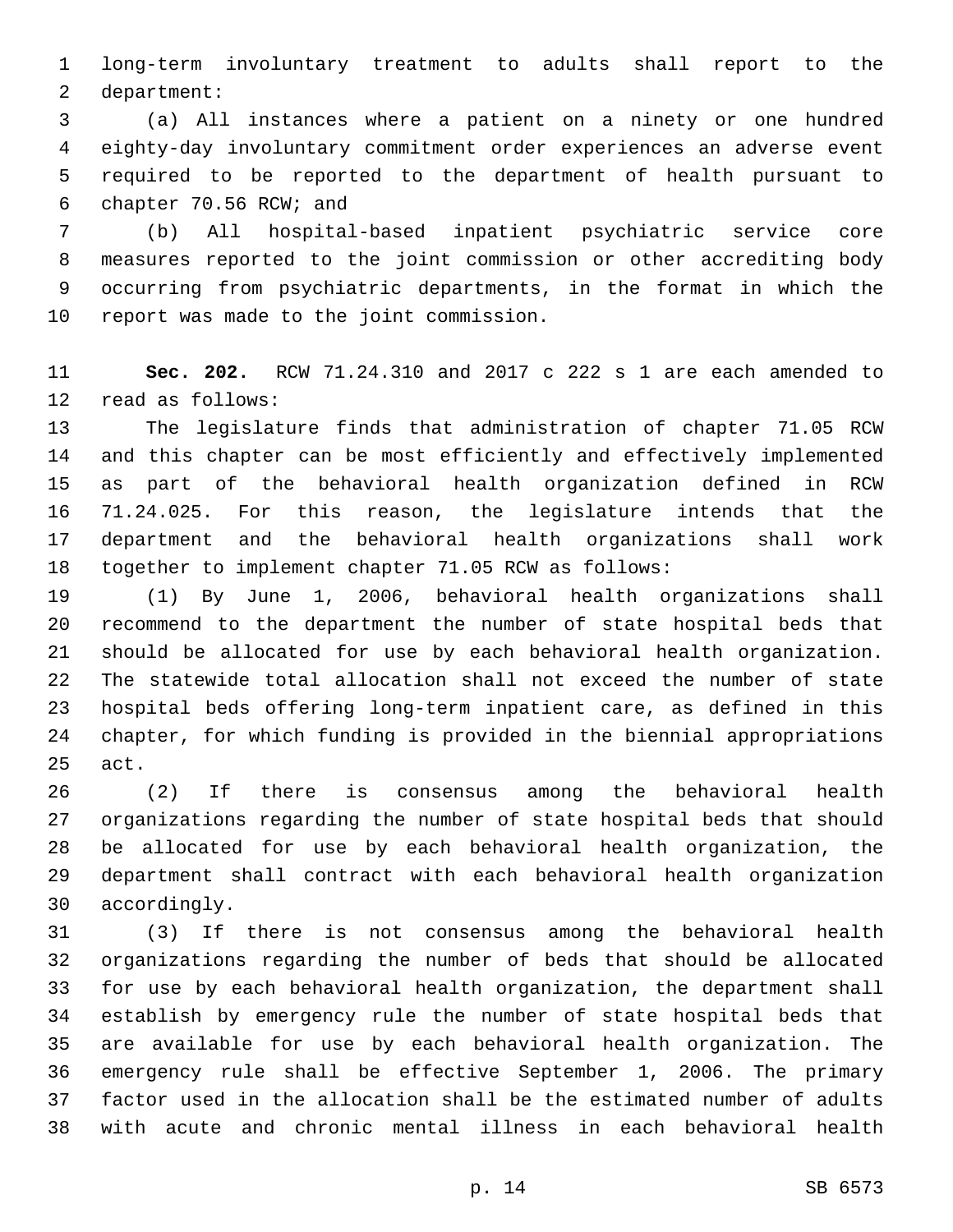organization area, based upon population-adjusted incidence and 2 utilization.

 (4) The allocation formula shall be updated at least every three years to reflect demographic changes, and new evidence regarding the incidence of acute and chronic mental illness and the need for long- term inpatient care. In the updates, the statewide total allocation shall include (a) all state hospital beds offering long-term inpatient care for which funding is provided in the biennial appropriations act; plus (b) the estimated equivalent number of beds or comparable diversion services contracted in accordance with 11 subsection (5) of this section.

12 (5)(a) The department ((is encouraged to enter)) shall enter into 13 performance-based contracts with ((behavioral health organizations)) facilities certified by the department to provide treatment to adults on a ninety or one hundred eighty-day inpatient involuntary commitment order to provide some or all of the behavioral health organization's allocated long-term inpatient treatment capacity in the community, rather than in the state hospital, to the extent that willing certified facilities and funding are available. The performance contracts shall specify the number of patient days of care available for use by the behavioral health organization in the state hospital and the number of patient days of care available for use by the behavioral health organization in a facility certified by 24 the department to provide treatment to adults on a ninety or one hundred eighty-day inpatient involuntary commitment order, including hospitals licensed under chapters 70.41 and 71.12 RCW and evaluation and treatment facilities certified under chapter 71.05 RCW.

 (b) A hospital licensed under chapter 70.41 or 71.12 RCW is not required to undergo certification to treat patients on ninety or one hundred eighty-day involuntary commitment orders in order to treat adults who are waiting for placement at either the state hospital or in certified facilities that voluntarily contract to provide treatment to patients on ninety or one hundred eighty-day involuntary 34 commitment orders.

 (6) If a behavioral health organization uses more state hospital patient days of care than it has been allocated under subsection (3) or (4) of this section, or than it has contracted to use under subsection (5) of this section, whichever is less, it shall reimburse the department for that care. Reimbursements must be calculated using quarterly average census data to determine an average number of days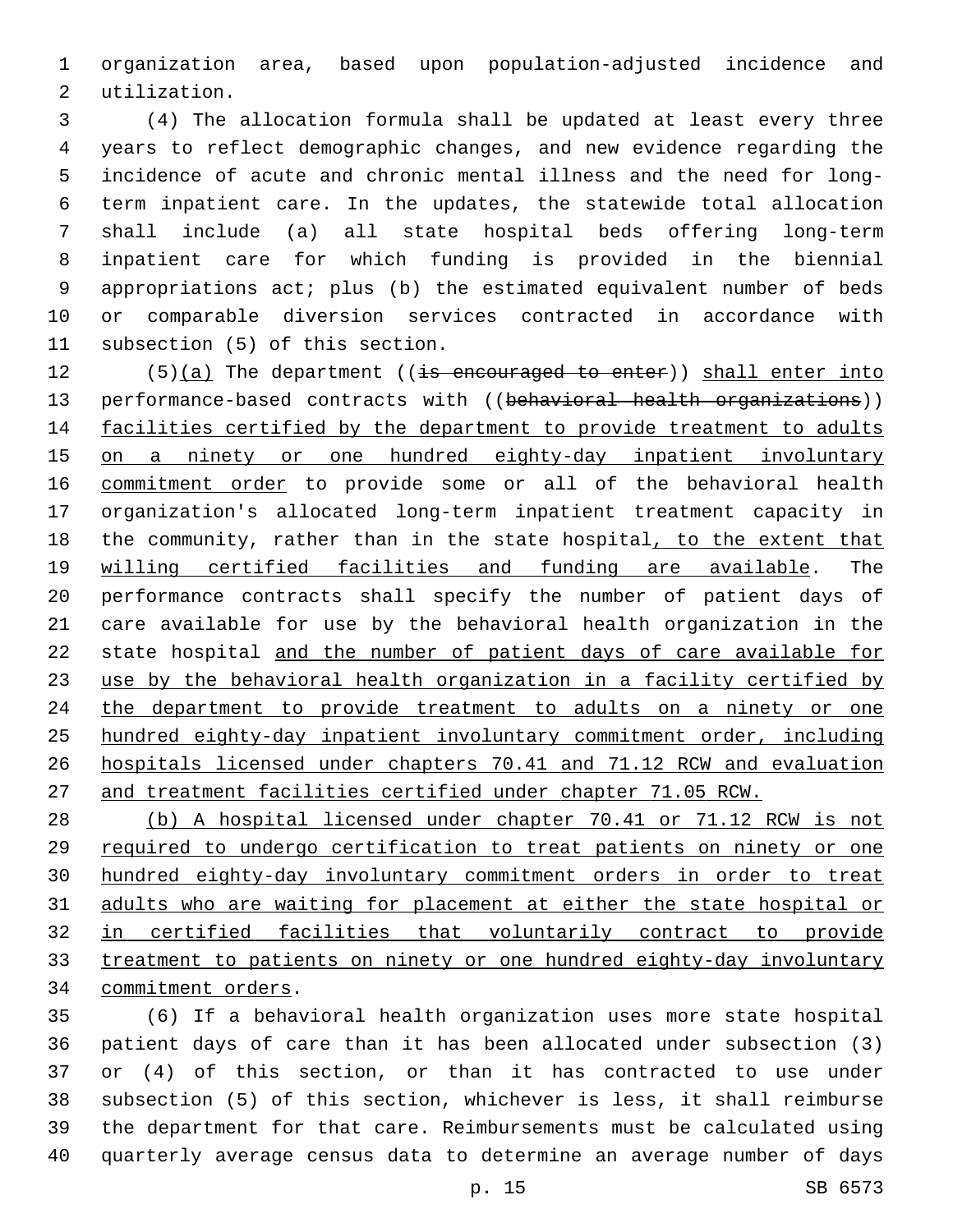used in excess of the bed allocation for the quarter. The reimbursement rate per day shall be the hospital's total annual budget for long-term inpatient care, divided by the total patient days of care assumed in development of that budget.

 (7) One-half of any reimbursements received pursuant to subsection (6) of this section shall be used to support the cost of operating the state hospital and, during the 2007-2009 fiscal biennium, implementing new services that will enable a behavioral health organization to reduce its utilization of the state hospital. The department shall distribute the remaining half of such reimbursements among behavioral health organizations that have used less than their allocated or contracted patient days of care at that hospital, proportional to the number of patient days of care not 14 used.

 NEW SECTION. **Sec. 203.** A new section is added to chapter 71.05 16 RCW to read as follows:

 Treatment under RCW 71.05.320 may be provided at a state hospital or any willing and able facility certified to provide ninety-day or one hundred eighty-day care. The order for such treatment must remand the person to the custody of the department or designee. A prepaid inpatient health plan, managed care organization, or the department, when responsible for the cost of care, may designate where treatment is to be provided, at a willing certified facility or a state hospital, after consultation with the facility currently providing treatment. The prepaid inpatient health plan, managed care organization, or the department, when responsible for the cost of care, may not require prior authorization for treatment under RCW 71.05.320. The designation of a treatment facility must not result in a delay of the transfer of the person to a state hospital or certified treatment facility if there is an open bed available at either the state hospital or a certified facility.

 **Sec. 204.** RCW 71.05.320 and 2016 sp.s. c 29 s 237 and 2016 c 45 s 4 are each reenacted and amended to read as follows:

 (1)(a) Subject to (b) of this subsection, if the court or jury finds that grounds set forth in RCW 71.05.280 have been proven and that the best interests of the person or others will not be served by a less restrictive treatment which is an alternative to detention, the court shall remand him or her to the custody of the department or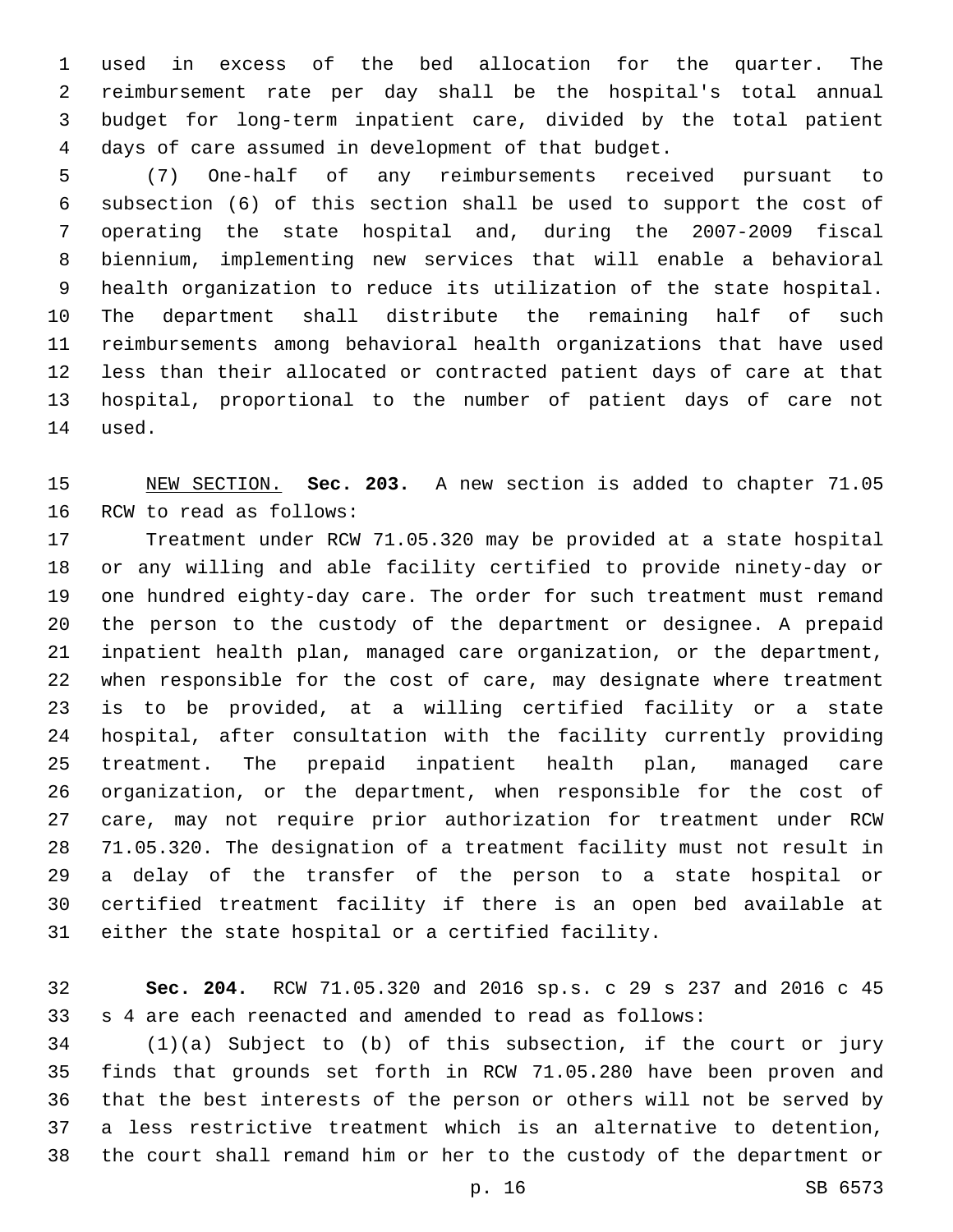to a facility certified for ninety day treatment by the department for a further period of intensive treatment not to exceed ninety days 3 from the date of judgment.

 (b) If the order for inpatient treatment is based on a substance use disorder, treatment must take place at an approved substance use disorder treatment program. The court may only enter an order for commitment based on a substance use disorder if there is an available approved substance use disorder treatment program with adequate space 9 for the person.

 (c) If the grounds set forth in RCW 71.05.280(3) are the basis of commitment, then the period of treatment may be up to but not exceed one hundred eighty days from the date of judgment in a facility certified for one hundred eighty day treatment by the department.

 (2) If the court or jury finds that grounds set forth in RCW 71.05.280 have been proven, but finds that treatment less restrictive than detention will be in the best interest of the person or others, 17 then the court ((shall remand him or her to the custody of the 18 department or to a facility certified for ninety day treatment by the 19 department)) must commit him or her for a period of treatment of up 20 to ninety days or to a less restrictive alternative for a further period of less restrictive treatment not to exceed ninety days from the date of judgment. If the order for less restrictive treatment is based on a substance use disorder, treatment must be provided by an approved substance use disorder treatment program. If the grounds set forth in RCW 71.05.280(3) are the basis of commitment, then the period of treatment may be up to but not exceed one hundred eighty days from the date of judgment. If the court or jury finds that the grounds set forth in RCW 71.05.280(5) have been proven, and provide the only basis for commitment, the court must enter an order for less restrictive alternative treatment for up to ninety days from the date of judgment and may not order inpatient treatment.

 (3) An order for less restrictive alternative treatment entered under subsection (2) of this section must name the mental health service provider responsible for identifying the services the person will receive in accordance with RCW 71.05.585, and must include a requirement that the person cooperate with the services planned by 37 the mental health service provider.

 (4) The person shall be released from involuntary treatment at the expiration of the period of commitment imposed under subsection (1) or (2) of this section unless the superintendent or professional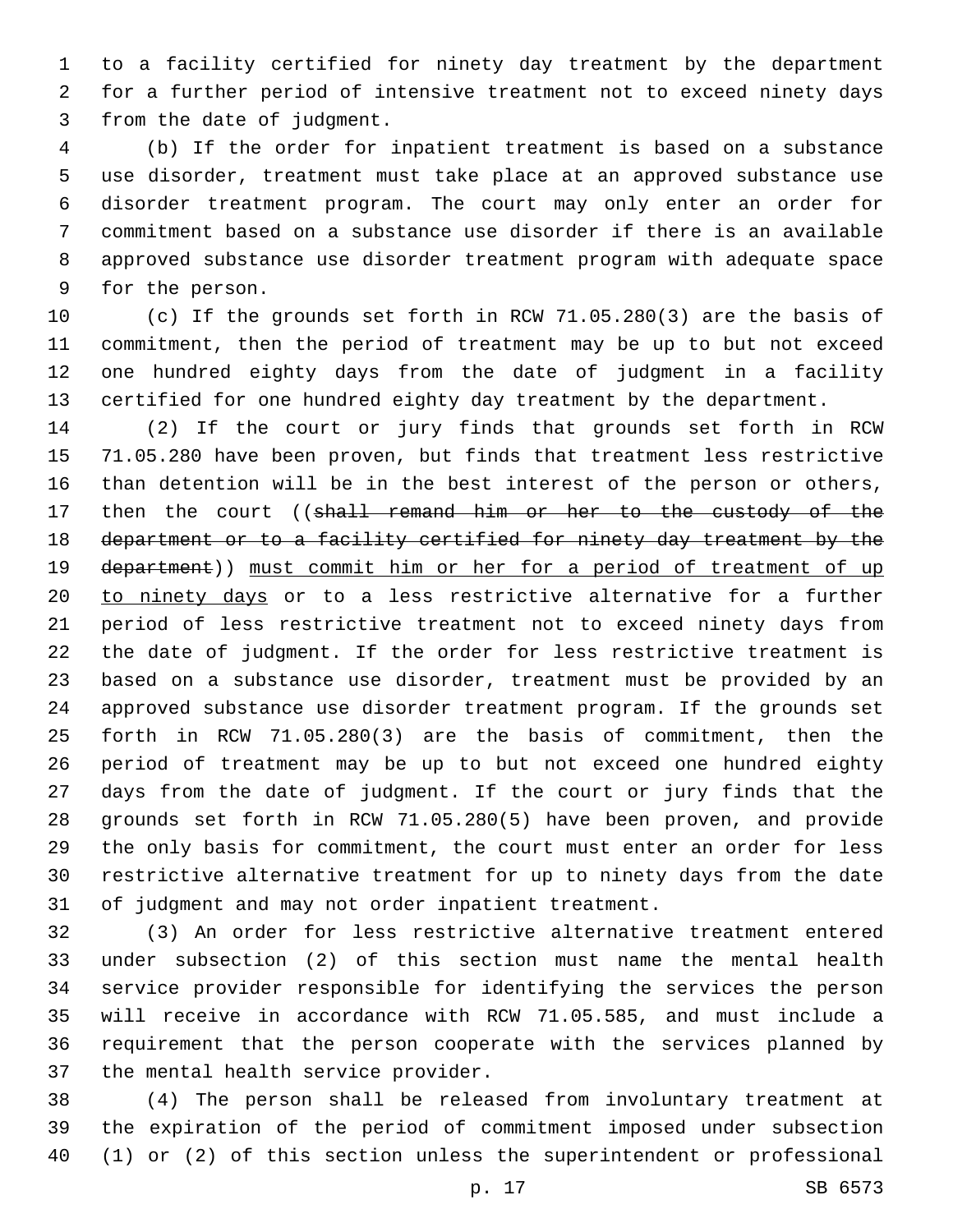person in charge of the facility in which he or she is confined, or in the event of a less restrictive alternative, the designated crisis responder, files a new petition for involuntary treatment on the 4 qrounds that the committed person:

 (a) During the current period of court ordered treatment: (i) Has threatened, attempted, or inflicted physical harm upon the person of another, or substantial damage upon the property of another, and (ii) as a result of a mental disorder, substance use disorder, or developmental disability presents a likelihood of serious harm; or

 (b) Was taken into custody as a result of conduct in which he or she attempted or inflicted serious physical harm upon the person of another, and continues to present, as a result of mental disorder, substance use disorder, or developmental disability a likelihood of 14 serious harm; or

 (c)(i) Is in custody pursuant to RCW 71.05.280(3) and as a result of mental disorder or developmental disability continues to present a substantial likelihood of repeating acts similar to the charged criminal behavior, when considering the person's life history, 19 progress in treatment, and the public safety.

 (ii) In cases under this subsection where the court has made an affirmative special finding under RCW 71.05.280(3)(b), the commitment shall continue for up to an additional one hundred eighty day period whenever the petition presents prima facie evidence that the person continues to suffer from a mental disorder or developmental disability that results in a substantial likelihood of committing acts similar to the charged criminal behavior, unless the person presents proof through an admissible expert opinion that the person's condition has so changed such that the mental disorder or developmental disability no longer presents a substantial likelihood of the person committing acts similar to the charged criminal behavior. The initial or additional commitment period may include transfer to a specialized program of intensive support and treatment, 33 which may be initiated prior to or after discharge ((from the state hospital)); or

(d) Continues to be gravely disabled; or

 (e) Is in need of assisted outpatient ((mental)) behavioral 37 health treatment.

 If the conduct required to be proven in (b) and (c) of this subsection was found by a judge or jury in a prior trial under this chapter, it shall not be necessary to prove such conduct again.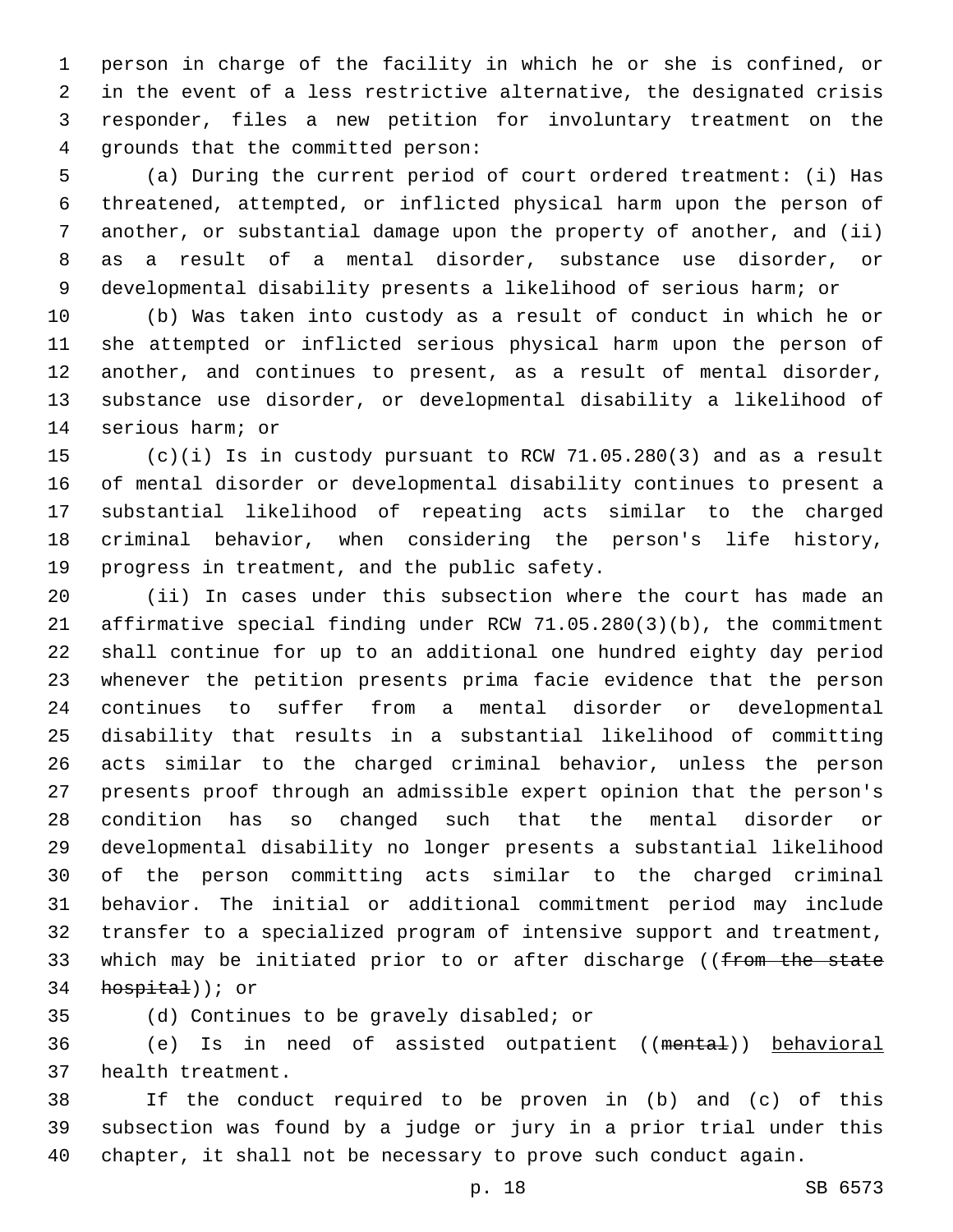If less restrictive alternative treatment is sought, the petition shall set forth any recommendations for less restrictive alternative 3 treatment services.

 (5) A new petition for involuntary treatment filed under subsection (4) of this section shall be filed and heard in the superior court of the county of the facility which is filing the new petition for involuntary treatment unless good cause is shown for a change of venue. The cost of the proceedings shall be borne by the 9 state.

 (6)(a) The hearing shall be held as provided in RCW 71.05.310, and if the court or jury finds that the grounds for additional confinement as set forth in this section are present, subject to subsection (1)(b) of this section, the court may order the committed person returned for an additional period of treatment not to exceed one hundred eighty days from the date of judgment, except as provided in subsection (7) of this section. If the court's order is based solely on the grounds identified in subsection (4)(e) of this section, the court may enter an order for less restrictive alternative treatment not to exceed one hundred eighty days from the date of judgment, and may not enter an order for inpatient treatment. An order for less restrictive alternative treatment must name the mental health service provider responsible for identifying the services the person will receive in accordance with RCW 71.05.585, and must include a requirement that the person cooperate with the services planned by the mental health service provider.

 (b) At the end of the one hundred eighty day period of commitment, or one-year period of commitment if subsection (7) of this section applies, the committed person shall be released unless a petition for an additional one hundred eighty day period of continued treatment is filed and heard in the same manner as provided in this section. Successive one hundred eighty day commitments are permissible on the same grounds and pursuant to the same procedures as the original one hundred eighty day commitment.

 (7) An order for less restrictive treatment entered under subsection (6) of this section may be for up to one year when the person's previous commitment term was for intensive inpatient 37 treatment in a state hospital.

 (8) No person committed as provided in this section may be detained unless a valid order of commitment is in effect. No order of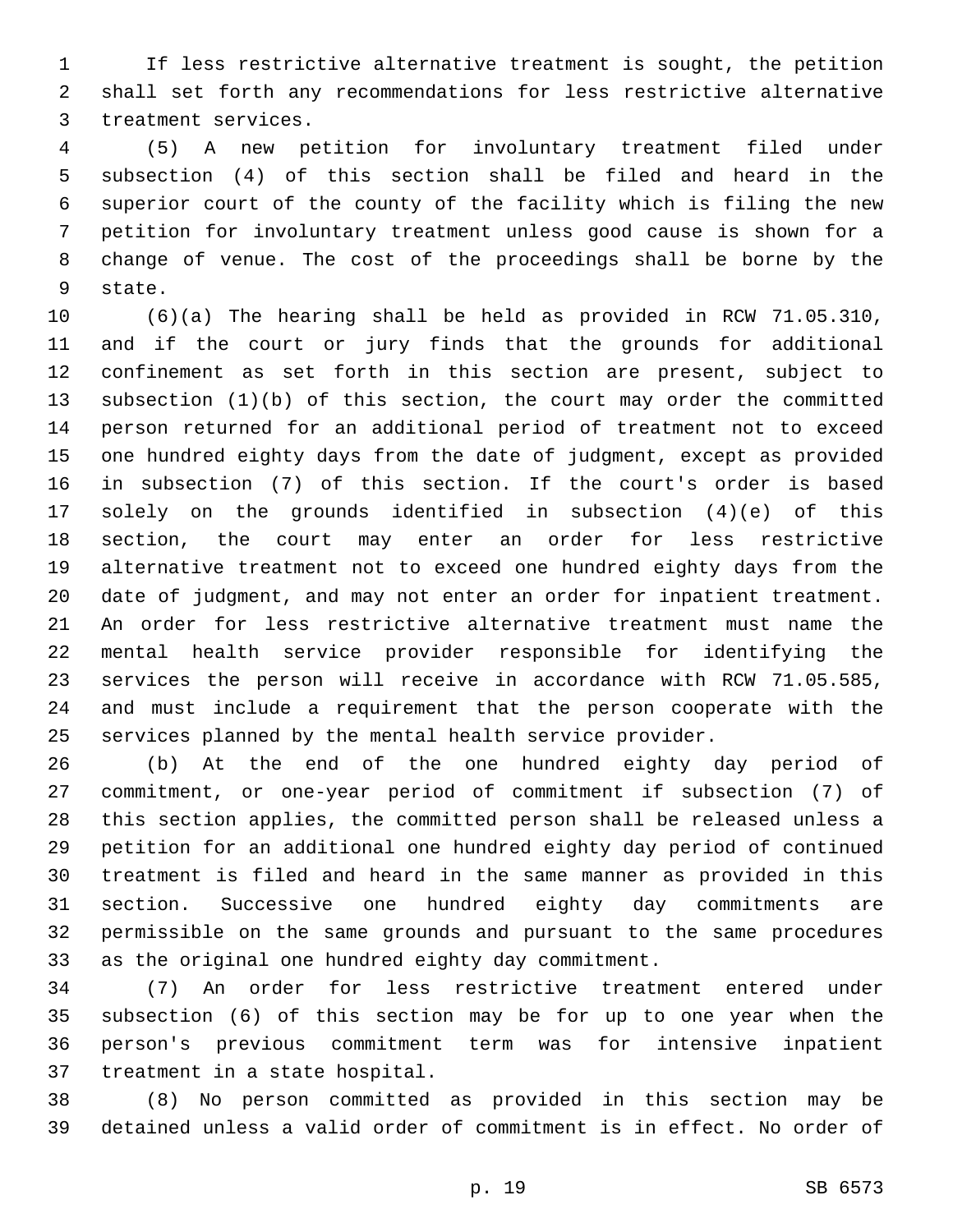commitment can exceed one hundred eighty days in length except as 2 provided in subsection (7) of this section.

 **Sec. 205.** RCW 71.05.320 and 2016 sp.s. c 29 s 238 are each 4 amended to read as follows:

 (1)(a) If the court or jury finds that grounds set forth in RCW 71.05.280 have been proven and that the best interests of the person or others will not be served by a less restrictive treatment which is an alternative to detention, the court shall remand him or her to the custody of the department or to a facility certified for ninety day treatment by the department for a further period of intensive treatment not to exceed ninety days from the date of judgment.

12 (b) If the order for inpatient treatment is based on a substance use disorder, treatment must take place at an approved substance use disorder treatment program. If the grounds set forth in RCW 71.05.280(3) are the basis of commitment, then the period of treatment may be up to but not exceed one hundred eighty days from the date of judgment in a facility certified for one hundred eighty 18 day treatment by the department.

 (2) If the court or jury finds that grounds set forth in RCW 71.05.280 have been proven, but finds that treatment less restrictive than detention will be in the best interest of the person or others, 22 then the court ((shall remand him or her to the custody of the department or to a facility certified for ninety day treatment by the 24 department)) must commit him or her for a period of treatment of up to ninety days or to a less restrictive alternative for a further period of less restrictive treatment not to exceed ninety days from the date of judgment. If the order for less restrictive treatment is based on a substance use disorder, treatment must be provided by an approved substance use disorder treatment program. If the grounds set forth in RCW 71.05.280(3) are the basis of commitment, then the period of treatment may be up to but not exceed one hundred eighty days from the date of judgment. If the court or jury finds that the grounds set forth in RCW 71.05.280(5) have been proven, and provide the only basis for commitment, the court must enter an order for less restrictive alternative treatment for up to ninety days from the date of judgment and may not order inpatient treatment.

 (3) An order for less restrictive alternative treatment entered under subsection (2) of this section must name the mental health service provider responsible for identifying the services the person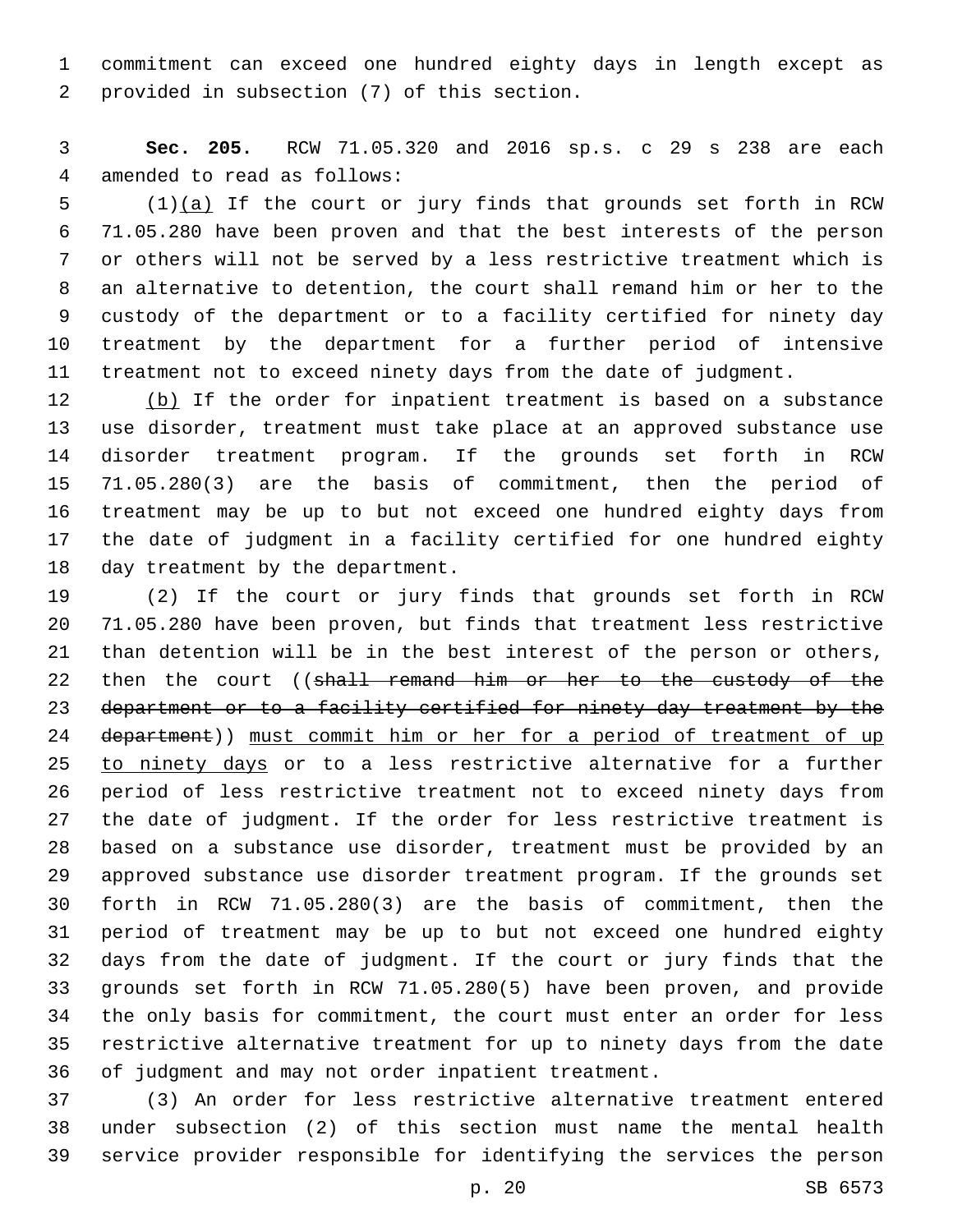will receive in accordance with RCW 71.05.585, and must include a requirement that the person cooperate with the services planned by 3 the mental health service provider.

 (4) The person shall be released from involuntary treatment at the expiration of the period of commitment imposed under subsection (1) or (2) of this section unless the superintendent or professional person in charge of the facility in which he or she is confined, or in the event of a less restrictive alternative, the designated crisis responder, files a new petition for involuntary treatment on the 10 grounds that the committed person:

 (a) During the current period of court ordered treatment: (i) Has threatened, attempted, or inflicted physical harm upon the person of another, or substantial damage upon the property of another, and (ii) as a result of a mental disorder, substance use disorder, or developmental disability presents a likelihood of serious harm; or

 (b) Was taken into custody as a result of conduct in which he or she attempted or inflicted serious physical harm upon the person of another, and continues to present, as a result of mental disorder, substance use disorder, or developmental disability a likelihood of 20 serious harm; or

 (c)(i) Is in custody pursuant to RCW 71.05.280(3) and as a result of mental disorder or developmental disability continues to present a substantial likelihood of repeating acts similar to the charged criminal behavior, when considering the person's life history, 25 progress in treatment, and the public safety.

 (ii) In cases under this subsection where the court has made an affirmative special finding under RCW 71.05.280(3)(b), the commitment shall continue for up to an additional one hundred eighty day period whenever the petition presents prima facie evidence that the person continues to suffer from a mental disorder or developmental disability that results in a substantial likelihood of committing acts similar to the charged criminal behavior, unless the person presents proof through an admissible expert opinion that the person's condition has so changed such that the mental disorder or developmental disability no longer presents a substantial likelihood of the person committing acts similar to the charged criminal behavior. The initial or additional commitment period may include transfer to a specialized program of intensive support and treatment, 39 which may be initiated prior to or after discharge ((from the state  $h$ ospital)); or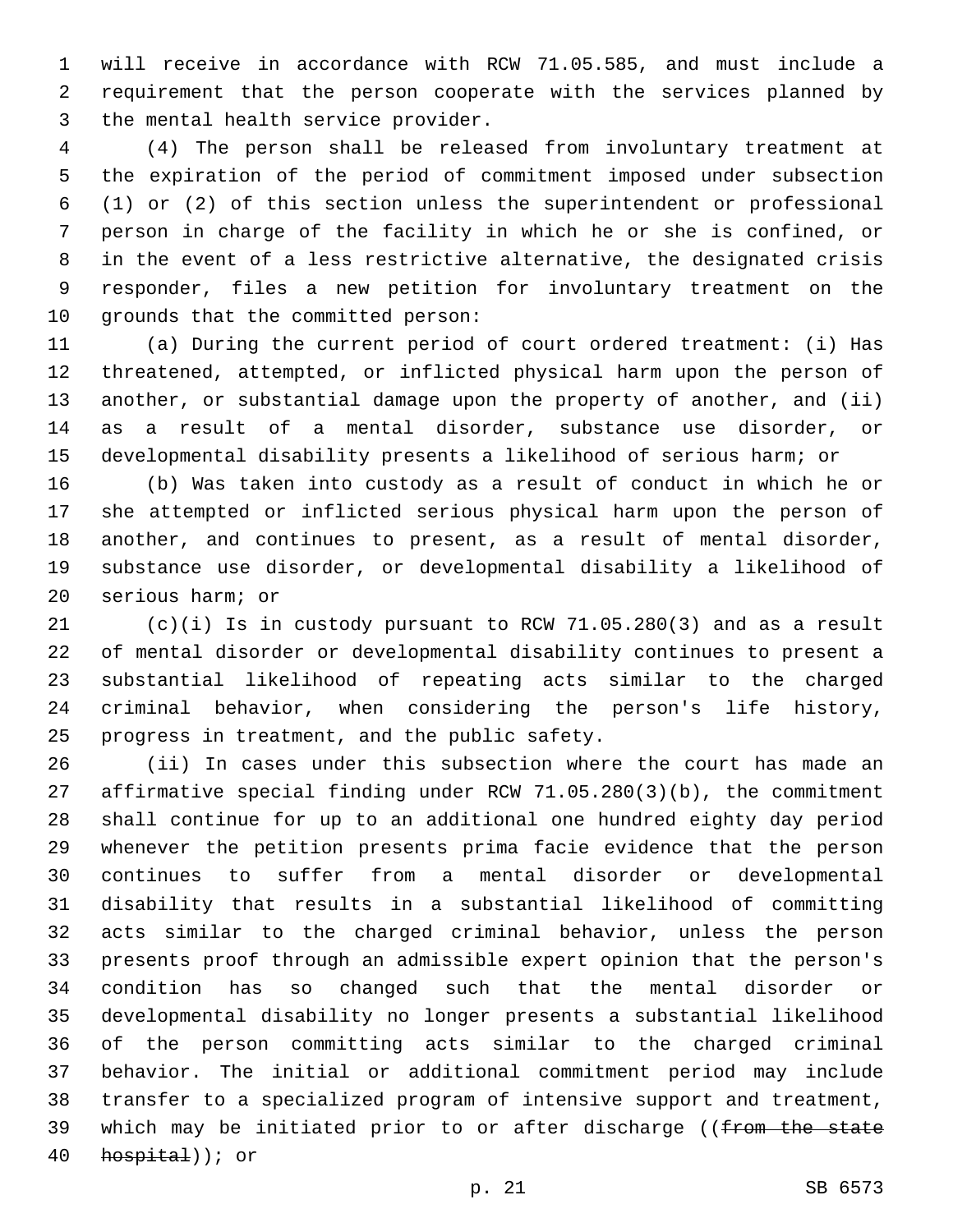(d) Continues to be gravely disabled; or1

 (e) Is in need of assisted outpatient ((mental)) behavioral 3 health treatment.

 If the conduct required to be proven in (b) and (c) of this subsection was found by a judge or jury in a prior trial under this chapter, it shall not be necessary to prove such conduct again.

 If less restrictive alternative treatment is sought, the petition shall set forth any recommendations for less restrictive alternative 9 treatment services.

 (5) A new petition for involuntary treatment filed under subsection (4) of this section shall be filed and heard in the superior court of the county of the facility which is filing the new petition for involuntary treatment unless good cause is shown for a change of venue. The cost of the proceedings shall be borne by the 15 state.

 (6)(a) The hearing shall be held as provided in RCW 71.05.310, and if the court or jury finds that the grounds for additional confinement as set forth in this section are present, the court may order the committed person returned for an additional period of treatment not to exceed one hundred eighty days from the date of judgment, except as provided in subsection (7) of this section. If the court's order is based solely on the grounds identified in subsection (4)(e) of this section, the court may enter an order for less restrictive alternative treatment not to exceed one hundred eighty days from the date of judgment, and may not enter an order for inpatient treatment. An order for less restrictive alternative treatment must name the mental health service provider responsible for identifying the services the person will receive in accordance with RCW 71.05.585, and must include a requirement that the person cooperate with the services planned by the mental health service 31 provider.

 (b) At the end of the one hundred eighty day period of commitment, or one-year period of commitment if subsection (7) of this section applies, the committed person shall be released unless a petition for an additional one hundred eighty day period of continued treatment is filed and heard in the same manner as provided in this section. Successive one hundred eighty day commitments are permissible on the same grounds and pursuant to the same procedures as the original one hundred eighty day commitment.